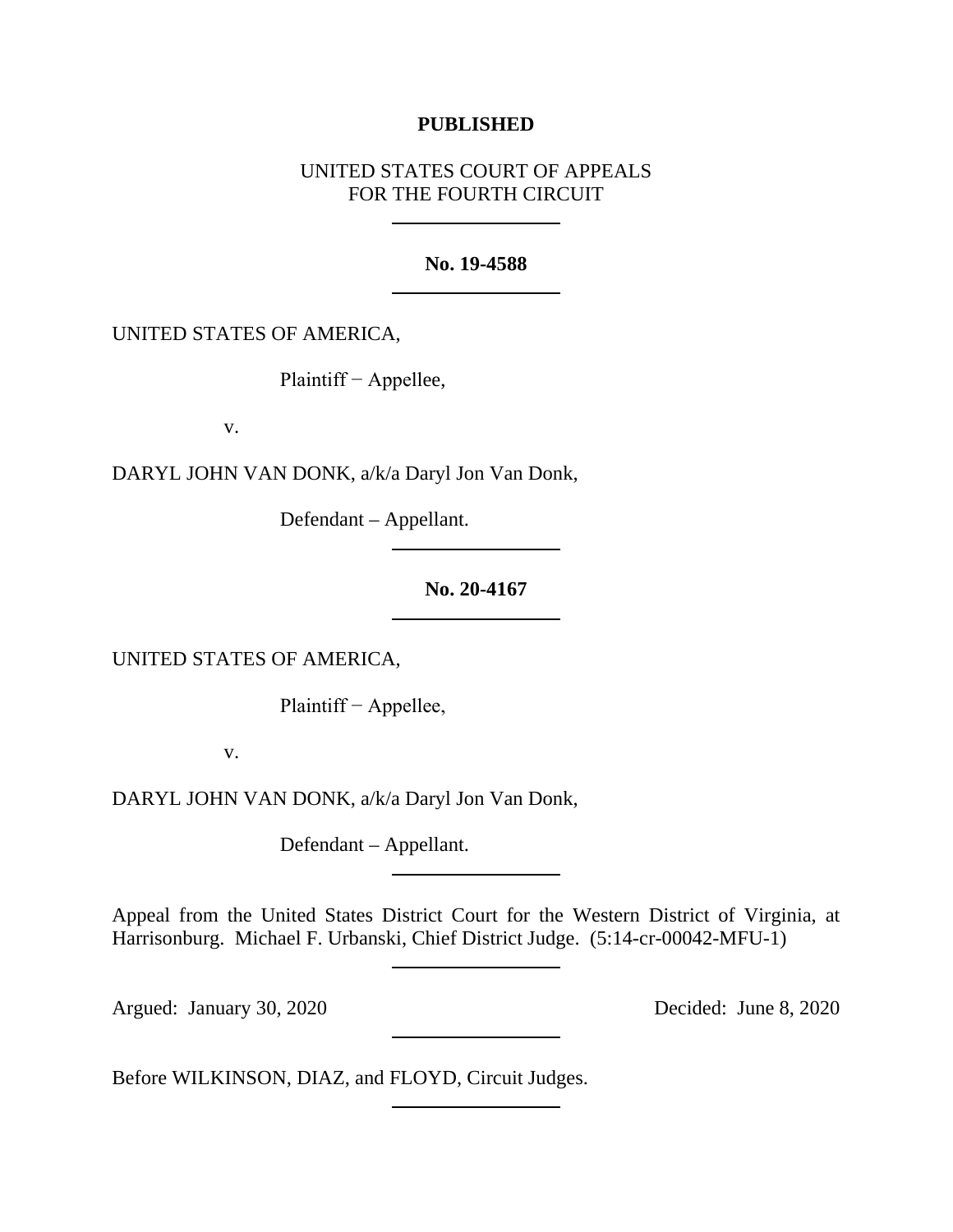Affirmed by published opinion. Judge Diaz wrote the opinion, in which Judge Wilkinson and Judge Floyd joined.

**ARGUED:** Erin Margaret Trodden, OFFICE OF THE FEDERAL PUBLIC DEFENDER, Harrisonburg, Virginia, for Appellant. Laura Day Rottenborn, OFFICE OF THE UNITED STATES ATTORNEY, Roanoke, Virginia, for Appellee. **ON BRIEF:** Juval O. Scott, Federal Public Defender, OFFICE OF THE FEDERAL PUBLIC DEFENDER, Roanoke, Virginia, for Appellant. Thomas T. Cullen, United States Attorney, OFFICE OF THE UNITED STATES ATTORNEY, Roanoke, Virginia, for Appellee.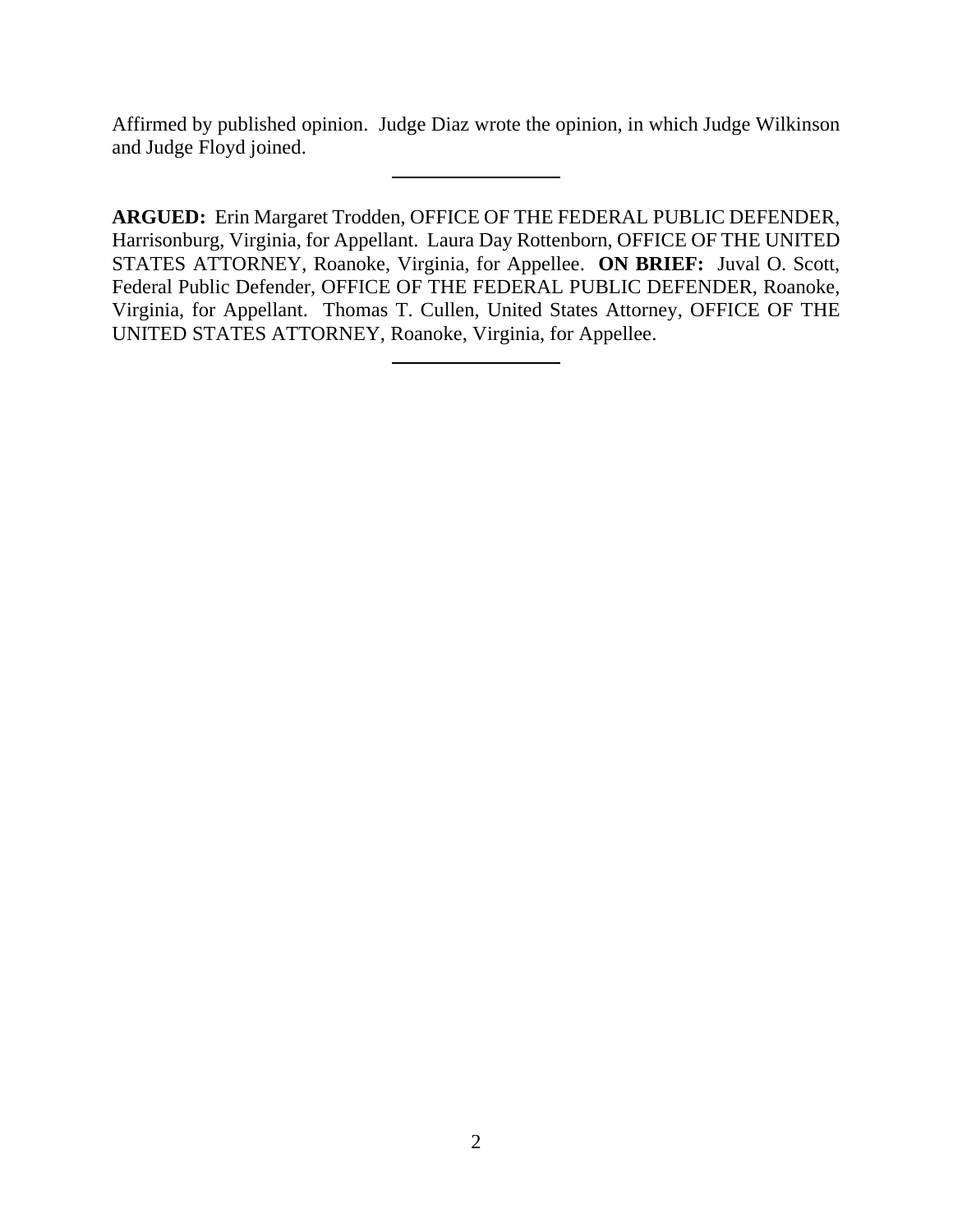DIAZ, Circuit Judge:

Daryl Van Donk challenges a condition of his supervised release requiring him to comply with the rules of his sex-offender treatment program, which ban him from viewing any materials that sexually arouse him. He argues that this ban is too restrictive to comport with 18 U.S.C. § 3583(d), is unconstitutionally overbroad and vague, and is an impermissible delegation of the court's duty to impose conditions of supervised release.

We disagree. The ban is permissible under § 3583(d) and isn't overbroad because the district court made an individualized assessment, based on the testimony of Van Donk's treatment provider, that it was necessary. It's enforced in a way that avoids the issues with which the vagueness doctrine is concerned. And it's not an impermissible delegation because only the district court will decide whether Van Donk violated his conditions of release. We thus affirm the release condition imposed by the district court.<sup>[1](#page-2-0)</sup>

I.

This case has a long procedural history involving several supervised-release revocation proceedings. We begin by summarizing it.

### A.

Van Donk was convicted in 2008 of possessing more than 600 images of child pornography and sentenced to eighty months in prison, followed by five years of

<span id="page-2-0"></span><sup>&</sup>lt;sup>1</sup> Some of the materials in the factual record were submitted under seal. At oral argument, Van Donk moved to unseal them. We grant that motion, as discussing those materials is necessary to explain our decision in this case.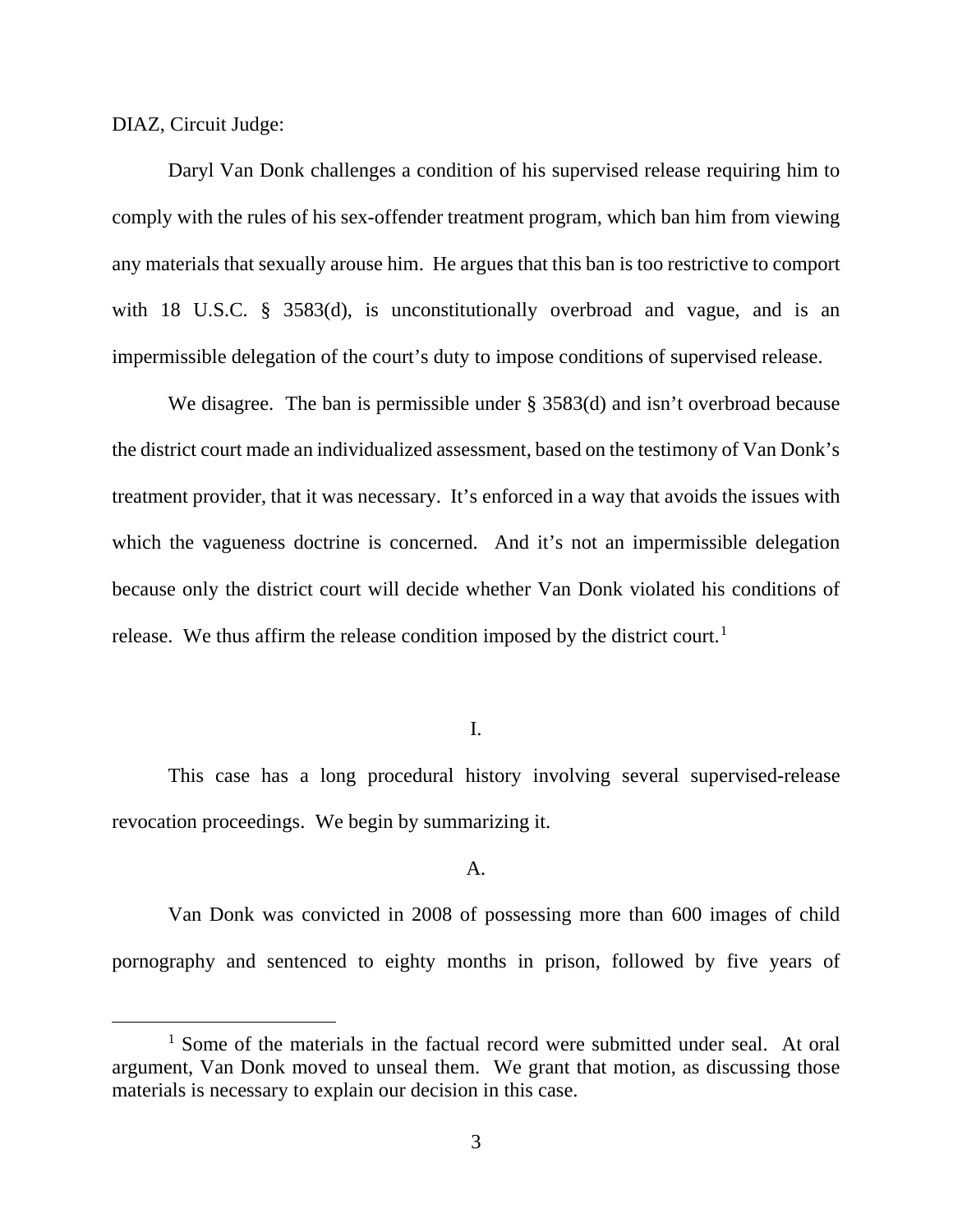supervised release. The district court imposed thirteen standard conditions of supervised release, as well as eleven special conditions tailored to child-pornography offenders. One of these special conditions was that Van Donk participate in a sex-offender treatment program of his probation officer's choosing. Another condition was that Van Donk not possess any material depicting adults or minors "engaged in sexually explicit conduct, as defined by 18 U.S.C. § 2256(2)."[2](#page-3-0) S.J.A 133.

Sometime after Van Donk's release, his probation officer discovered that he had child pornography at his mother's house. He admitted to viewing these images and to visiting a Goodwill store to view pornography on its computers. The district court revoked Van Donk's supervised release and sentenced him to another twelve months in prison followed by three years of supervised release.

Van Donk was released again in November 2015, completed a ten-month intensive inpatient sex-offender treatment program in Minnesota, and then returned to his Virginia home. At his probation officer's direction, he entered an outpatient sex-offender treatment program run by Vicki Cash Graff, a clinical social worker.

<span id="page-3-0"></span><sup>&</sup>lt;sup>2</sup> Subsection 2256(2) defines "'sexually explicit conduct'" as "actual or simulated—

<sup>(</sup>i) sexual intercourse, including genital-genital, oral-genital, anal-genital, or oral-anal, whether between persons of the same or opposite sex;

<sup>(</sup>ii) bestiality;

<sup>(</sup>iii) masturbation;

<sup>(</sup>iv) sadistic or masochistic abuse; or

<sup>(</sup>v) lascivious exhibition of the anus, genitals, or pubic area of any person."

<sup>18</sup> U.S.C. § 2256(2)(A).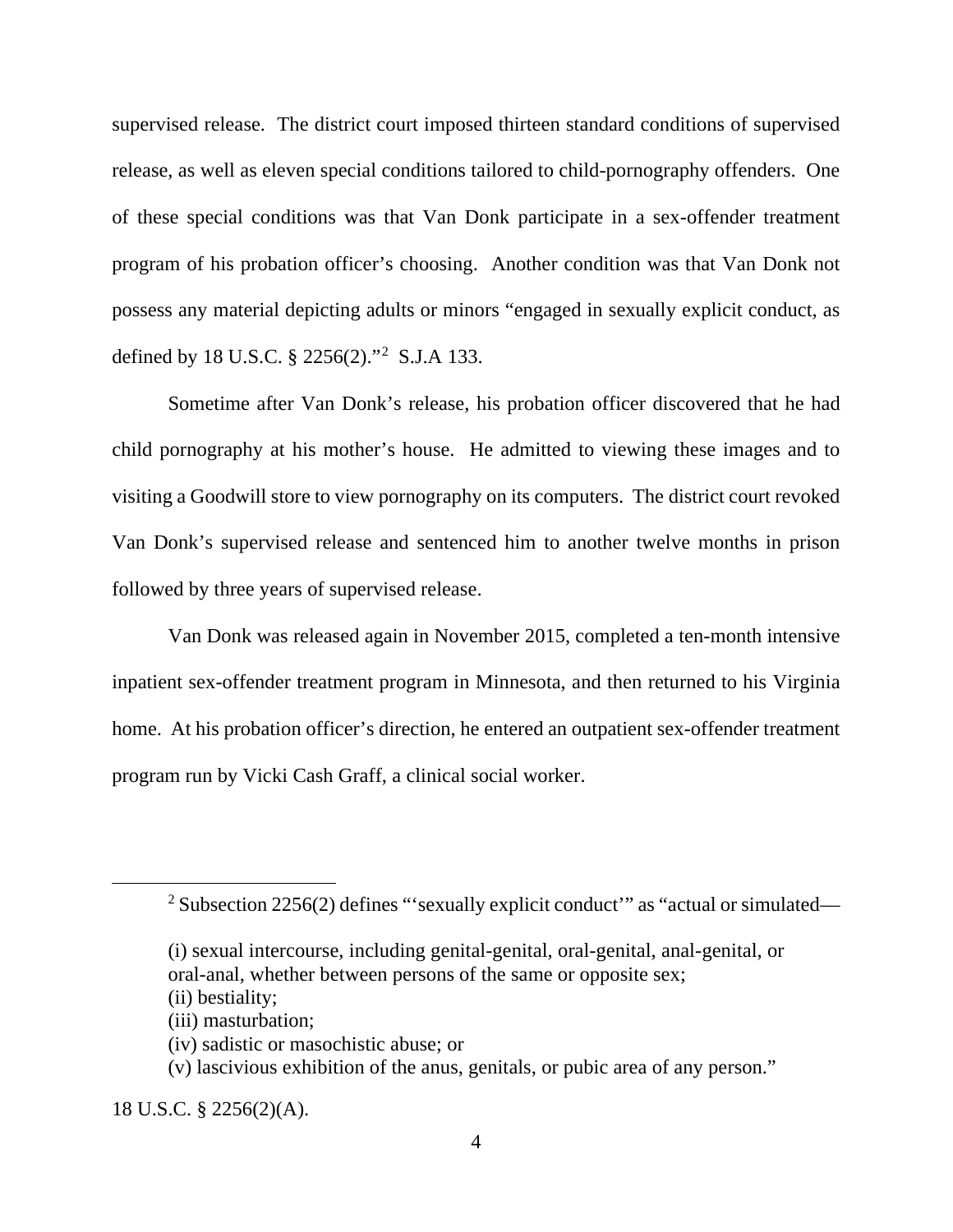During an unannounced search in May 2017, a probation officer found two hundred sexually explicit DVDs at Van Donk's residence. Police officers found no child pornography on these DVDs, however. His probation officer verbally reprimanded him and advised that he was now on a zero-tolerance policy.

In May 2018, Van Donk failed a polygraph examination (administered by his probation officer) regarding whether he had viewed pornography. He then admitted to "having watched a shower scene between two females ages 8–10" on a Spanish cable channel. J.A. 90. A subsequent search of Van Donk's home uncovered sixteen DVDs and a cell phone containing pornography. Some of the DVDs purported to depict juveniles, although police couldn't determine whether the individuals therein were minors. Additionally, the probation officer found a handwritten list of pornographic films and individuals depicted therein on his bedside table, some of whose titles referenced juvenile girls. Van Donk explained to the officer that he wrote these titles down so he could remember them after his period of supervision was over. The officer then petitioned to revoke Van Donk's supervised release.

### B.

The district court held a revocation hearing in October 2018. Van Donk's probation officer testified as to the pornographic materials found at Van Donk's home. The officer also cited a report from Graff, who was still supervising Van Donk's treatment. Graff's report indicated that Van Donk "was no longer receptive to any type of treatment services" and was "riding out the remainder of his period of supervision." S.J.A 158.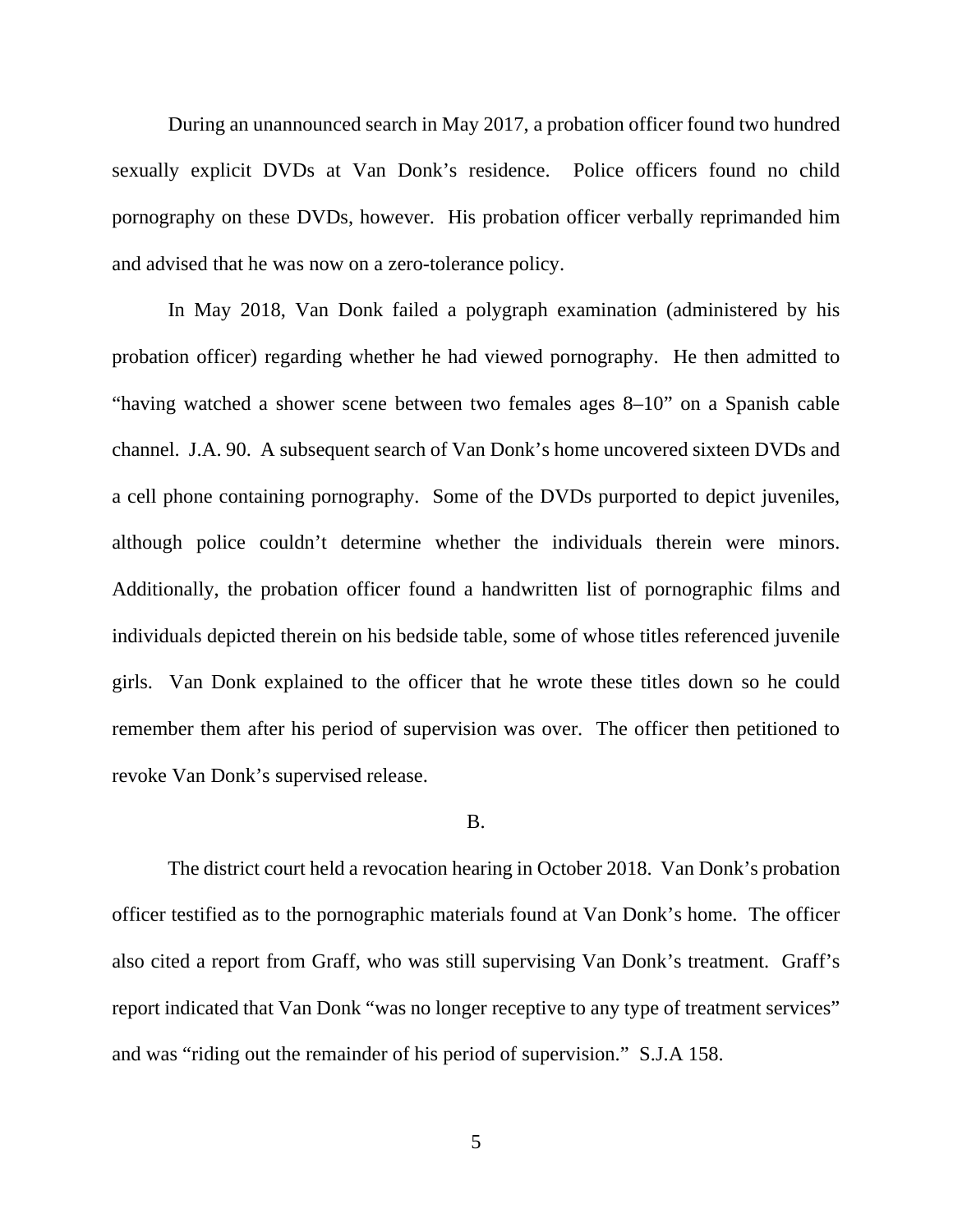Van Donk offered letters from several people about the progress that he had made, including his supervisor from the Minnesota inpatient treatment program he had attended two years earlier. That supervisor opined that it was healthy for Van Donk to use pornography to "bridge arousal to adult targets." J.A. 92. He noted, though, that Van Donk "had a history of using sexually explicit material to cope with life" and that if he was continuing to do that, it would be problematic. J.A. 93. Van Donk's counsel conceded that he had violated his conditions of release, but asked that he be treated leniently because he was only caught with adult pornography and because he was understandably tired of going through Graff's intense program.

The district court sentenced Van Donk to six more months in prison and eighteen months of supervised release, a sentence within the applicable Federal Sentencing Guidelines. The court said that it was "reaffirming each and every one of the conditions we have imposed" after Van Donk's revocation, S.J.A. 188, and then announced:

I have said, and I have made as clear as I can, an individual assessment that this gentleman cannot possess pornography of any kind because he cannot be constrained from straying from sexually explicit conduct into the area of child pornography. He's just done it time and time again and for that reason, I find and I conclude that I believe that this condition of no sexually explicit material . . . is appropriate for his specific circumstances . . . .

No pornography for Mr. Vandonk [sic]. I have made my individual assessment based on his own conduct and his inability to stay away from images involving or portraying children involved in sex.

# S.J.A 191–92.

Despite stating that it was reaffirming the prior conditions, the court reworded some of them without explaining why. The court replaced the earlier condition banning sexually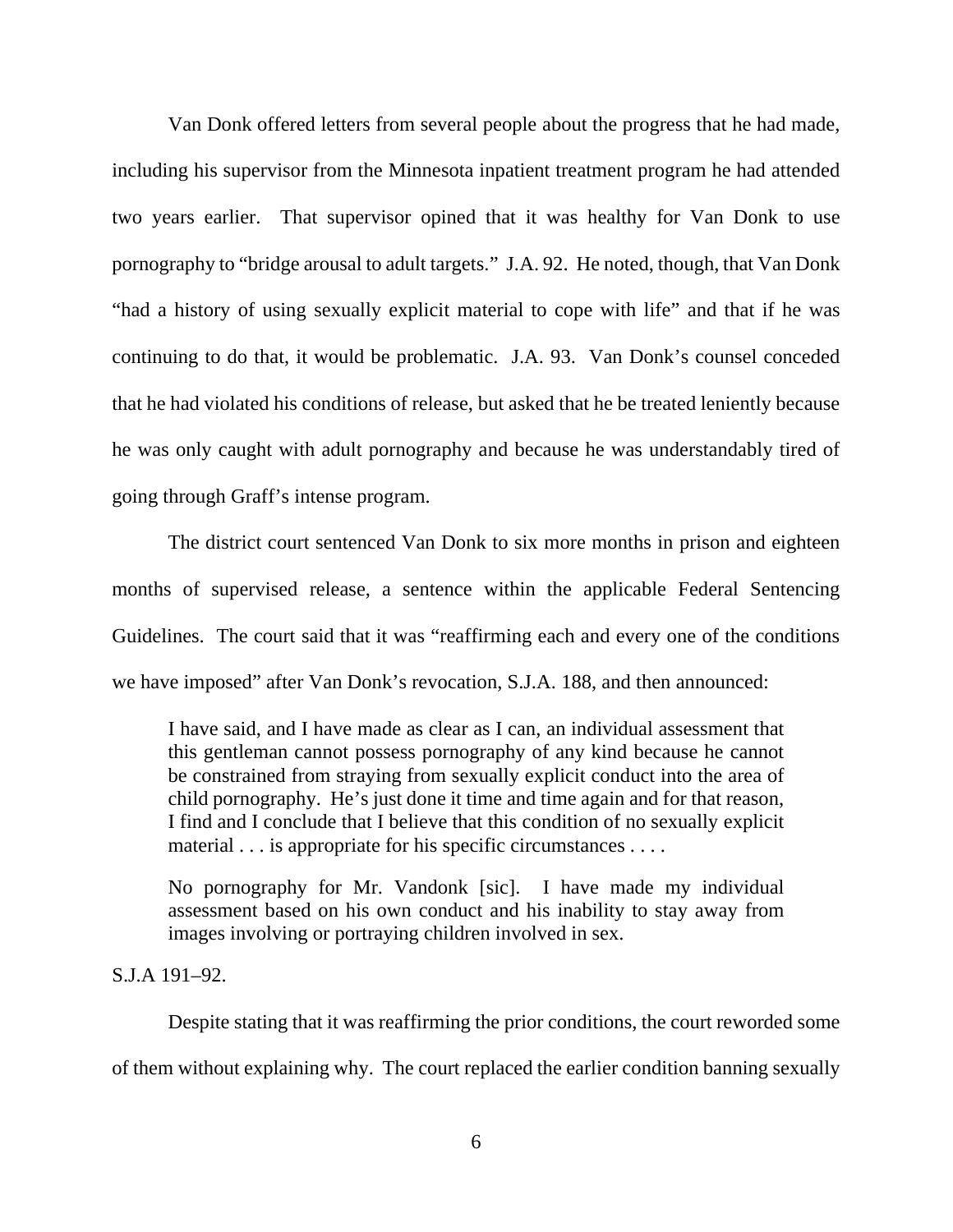explicit materials with one stating that Van Donk "shall not possess, view or otherwise use any type of pornography, to include adult, juvenile or child pornography, or pornography that depicts juveniles." J.A. 36. Another new condition—the one at issue in this appeal was that Van Donk submit to sex-offender treatment and "abide by all rules, requirements, and conditions imposed by the treatment provider until discharged from treatment by the provider." J.A. 34.

Van Donk appealed, challenging the condition that he not use "any type of pornography" as overbroad and unconstitutionally vague. The government conceded that a ban on "pornography," without further definition, might be too vague. The government thus moved to remand to the district court, asserting that the condition should, as it did before, ban depictions of sexually explicit conduct as defined by 18 U.S.C. § 2256(2). We granted the government's motion. In the meantime, Van Donk was released from prison in May 2019 and re-entered Graff's outpatient program.

### C.

The district court held a hearing on the condition banning pornography in July 2019, at which Graff testified. She has been a certified sex-offender treatment provider for nearly thirty years. Graff initially prohibits all of her patients from viewing sexually explicit materials, but she had been working with Van Donk long enough to see that this prohibition was especially needed for him.

A goal of Graff's program is for patients to develop healthy sexual relationships, and she thought "pornography serves as a barrier" to Van Donk's "engaging in contact with age-appropriate partners." J.A. 98–99. She posited that Van Donk was addicted to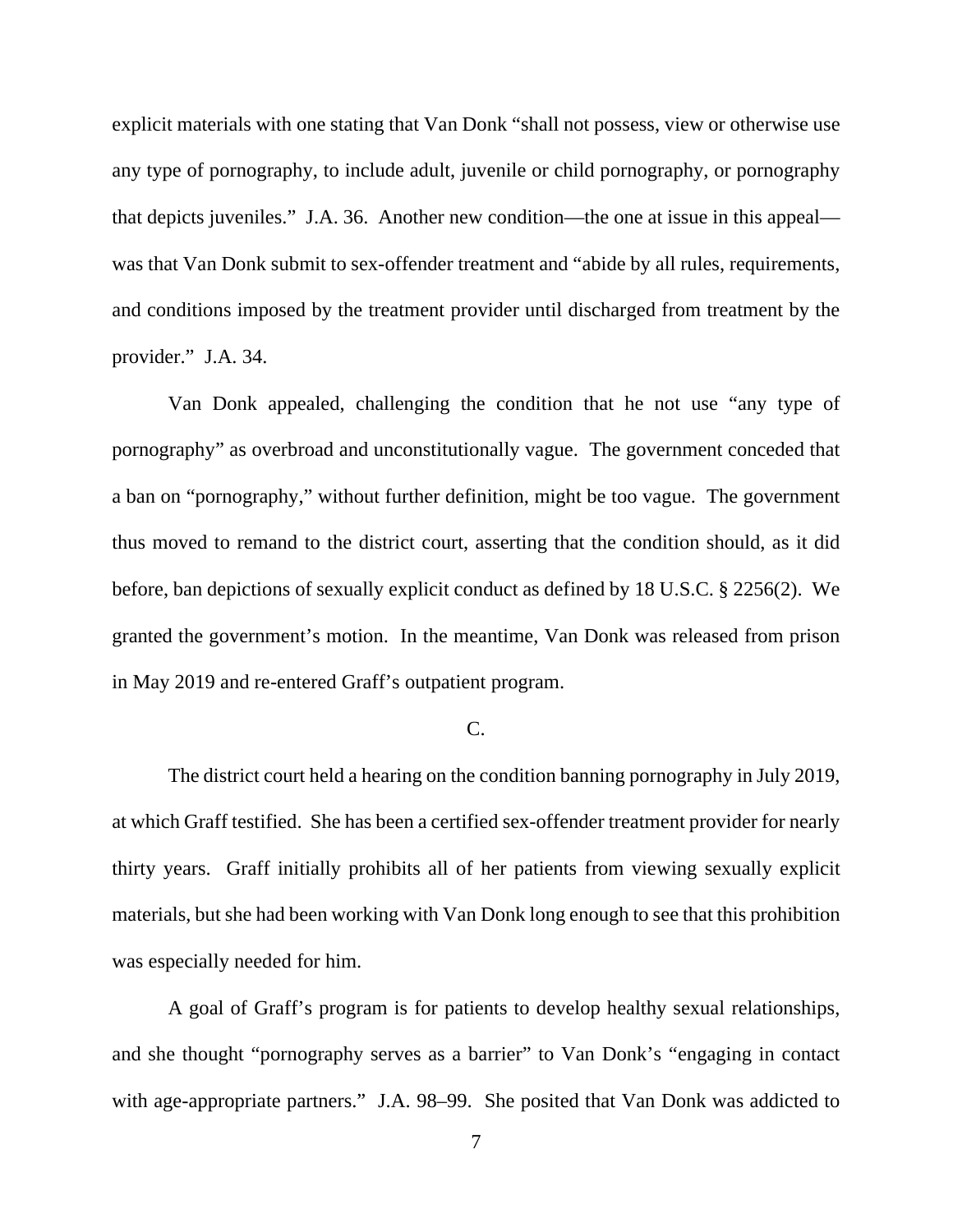pornography and, because Van Donk was aroused by both adult and juvenile females, she feared that "would eventually lead to child porn." J.A. 99. She also believed that his prior treatment program, which used pornography to try to limit his arousal to adults, was unsuccessful.

Graff expected Van Donk to remain in her program for the full eighteen months of his supervised release. She wouldn't allow Van Donk to view pornography at any point in the program and didn't think he should ever view it for the rest of his life. In fact, she suggested that pornography "isn't healthy" for anyone. J.A. 103.

Graff also explained that her program's definition of "pornography" extended to mainstream media (like movies or advertisements) that sexually aroused Van Donk. In her view, if Van Donk were to see *anything* that aroused him enough that he wanted to view it again or masturbate to it—even a scene in a mainstream movie or a television show—he should report it to Graff and then not access it again. Graff stated that a relationship with a peer-aged woman would be a sign of progress for Van Donk.

Van Donk's counsel argued that the pornography ban Graff described was overbroad and vague, and that the court shouldn't be enforcing rules meant to help Van Donk have healthy relationships because that is beyond the scope of supervised release. While crediting Graff's testimony that adult pornography could be a gateway to child pornography, the district court agreed with Van Donk that its prior ban on any type of pornography "might technically be overbroad" and replaced it with a ban on child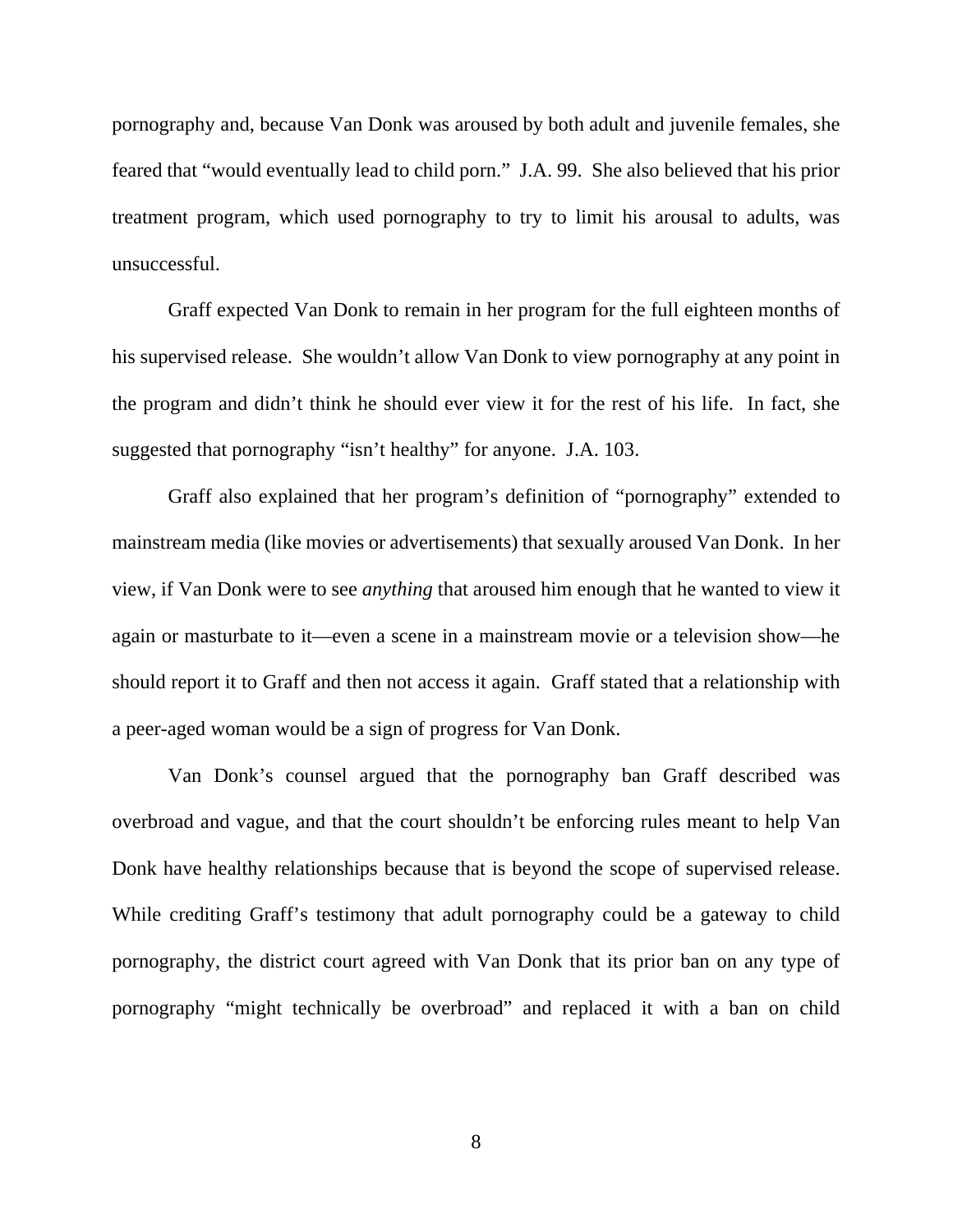pornography.<sup>[3](#page-8-0)</sup> J.A. 123. But the court noted that another condition of release, which would remain in place, required Van Donk to comply with his treatment provider's rules. If Van Donk was kicked out of treatment because he broke Graff's rules—including her ban on materials that arouse him (her "pornography ban")—he would violate his terms of supervised release. The court explained that it shouldn't "micromanage treatment protocols." J.A. 124.

The district court promptly filed a written order explaining its findings. Therein, the court summarized Graff's testimony about why Van Donk shouldn't use adult pornography and reiterated that Van Donk must comply with all of Graff's rules. Based on Graff's testimony, the court

remain[ed] convinced that defendant's successful completion of sex offender treatment designed to promote healthy relationships and prevent the return to the illegal use of child pornography requires him to follow the treatment protocols established by his sex offender treatment counselor, including [her pornography ban].

## J.A. 69.

Van Donk then appealed, challenging the condition that requires him to follow Graff's rules, including her pornography ban.

### D.

In October 2019, while this appeal was pending, Van Donk's probation officer

petitioned the district court to revoke his supervised release. The officer alleged that Van

<span id="page-8-0"></span><sup>&</sup>lt;sup>3</sup> This condition now reads: "[T]he defendant shall not possess any material that depicts child pornography or minors engaged in sexually explicit conduct as defined in 18 [U.S.C. §] 2256(2)." J.A. 121.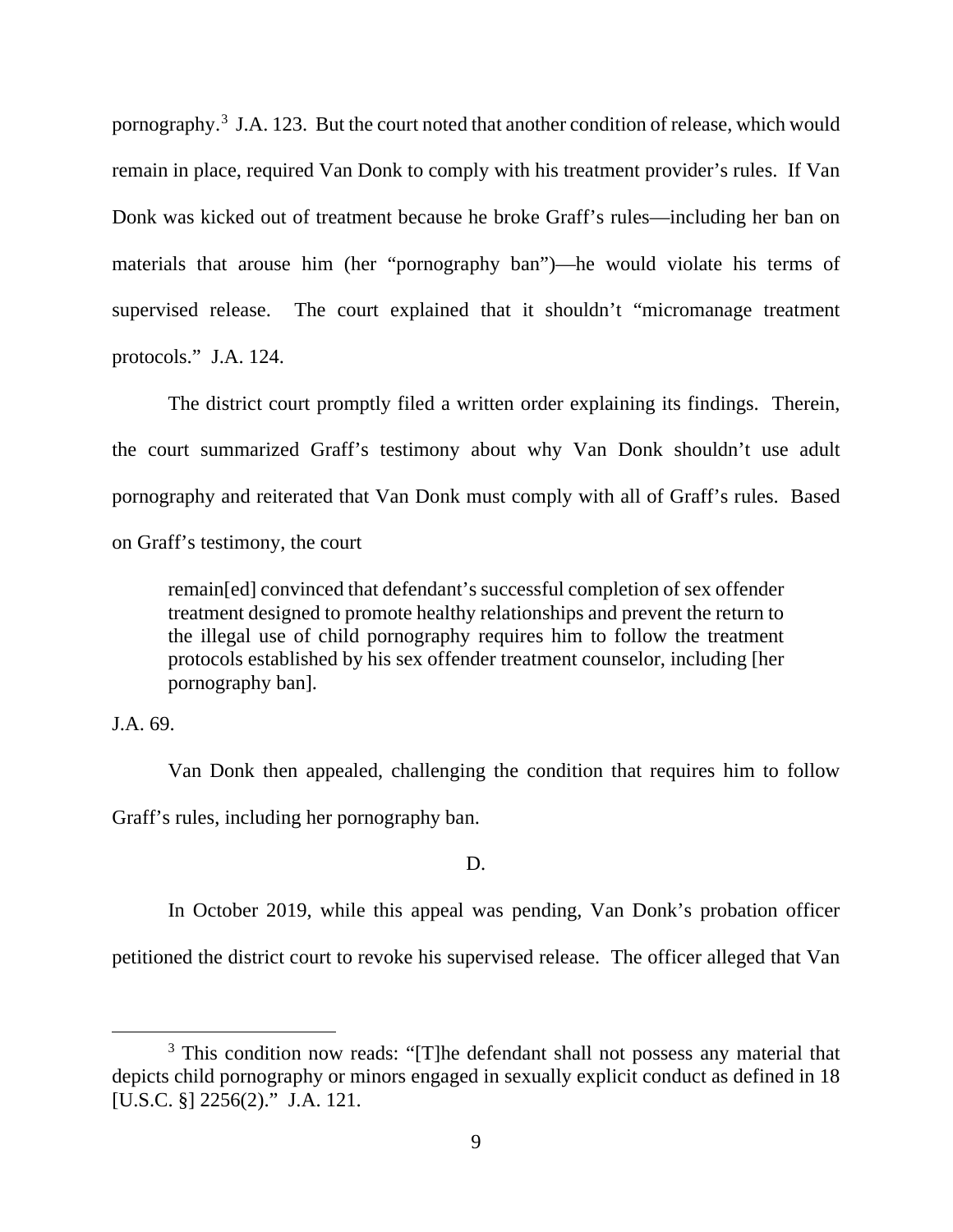Donk had violated the conditions that he answer the officer's questions truthfully, that he follow the officer's instructions as to the conditions, and that he follow his treatment provider's rules. As a result, Graff had discharged Van Donk from her program. According to the petition, Van Donk admitted to the officer that he had purchased, viewed, and destroyed about one or two dozen adult-pornographic movies. One of the movies, he admitted, may have contained a juvenile girl taking a shower.

A few days later, Van Donk appeared in court to respond to the petition, and the magistrate judge released him on a personal recognizance bond. The magistrate judge added two new conditions of release, banning Van Donk from using Internet-capable devices without the court's prior approval and ordering that he disclose all such devices to which he has access. Van Donk then moved to amend these conditions. He informed the court that he was trying to find a treatment provider other than Graff, but to the extent that a new provider would ban him from viewing adult pornography, he maintained his objection to such a ban being enforced by the court for the reasons stated in his appeal.

Shortly thereafter, Van Donk reported to his probation officer that he had recently viewed pornography and had either entered a sex shop or used sex-related phone services. An officer then visited Van Donk at his home, where Van Donk admitted accessing the Internet on his phone for the past three weeks and viewing adult pornography.A scan of the phone revealed adult pornography.The officer filed this new information with the court, alleging that Van Donk had violated the condition that he immediately disclose any Internet-capable devices to which he had access.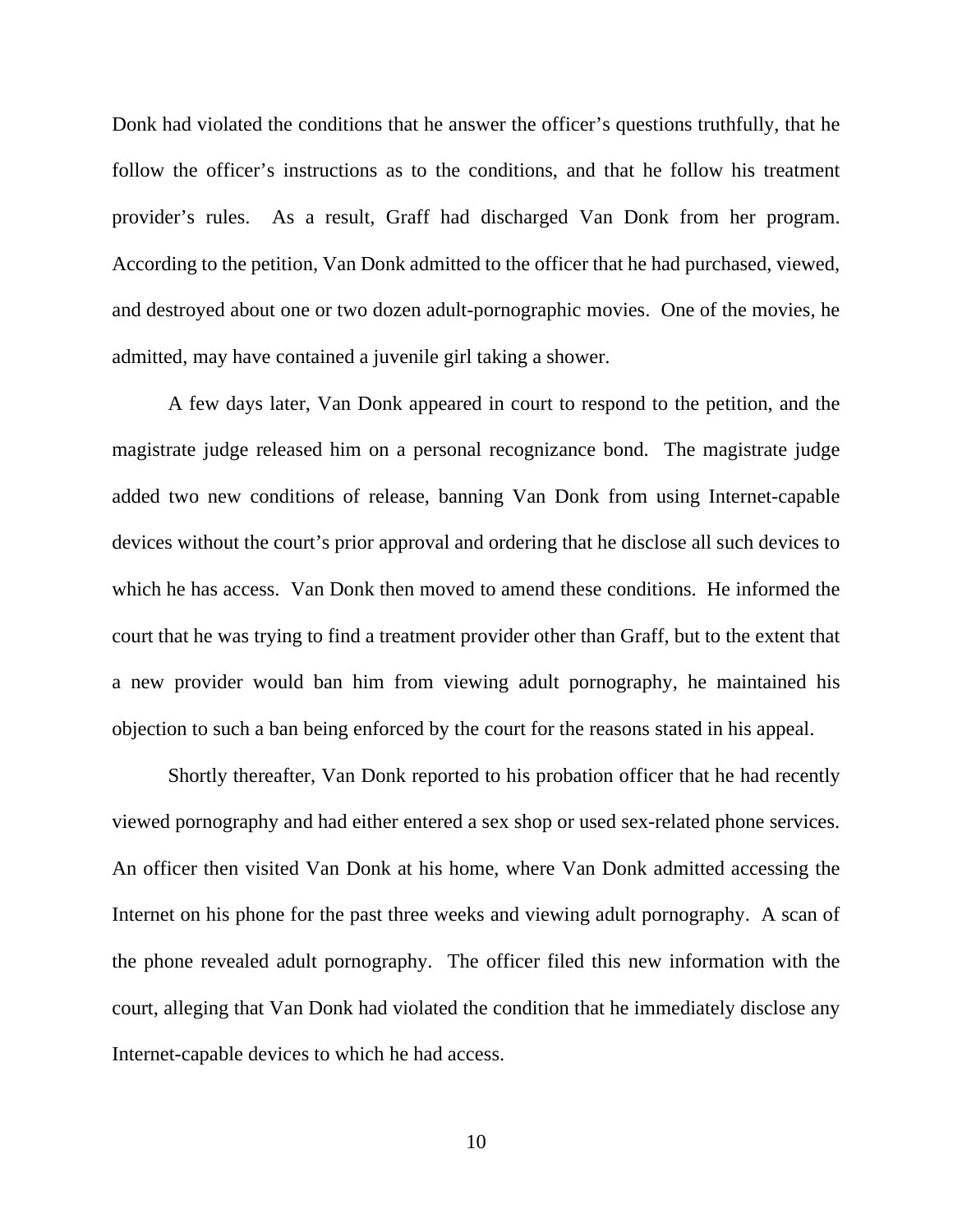The district court promptly held a supervised-release revocation hearing. Graff and Van Donk's probation officer testified. Graff stated that she and Van Donk had met once a week while he was in the program and had discussed her pornography ban each time. She defined "pornography" for Van Donk as any materials that gave him an erection, and stated that

if he happened upon images in mainstream movies that made him have an erection, we would discuss it. And many times that would be okay. The part that would make it not okay would be if he began seeking out that same movie over and over and over. But having it occur in a movie that he had no idea would have something like that in it was fine and even encouraging at times.

Feb. 3, 2020 Revocation Hr'g Tr. 12:11–15, ECF No. 57-8. She also said that Van Donk was frustrated by not being allowed to watch pornography, but never seemed confused about what materials she forbade or asked whether a particular image was acceptable. After he had been in her program for five months, Graff learned from Van Donk's probation officer that he had frequently been viewing pornography, and she confronted him about it. After he admitted it to her, she expelled him from her program.

The probation officer testified that Van Donk (1) never expressed confusion to her about what fell under Graff's ban; (2) had ordered, viewed, and then destroyed dozens of explicit pornographic videos, some of which purported to depict juveniles; (3) initially lied about this to his probation officer; (4) activated his cell phone to connect to the Internet; and (5) bought a laptop without telling his probation officer.

The district court concluded that Van Donk had violated the following five conditions of release: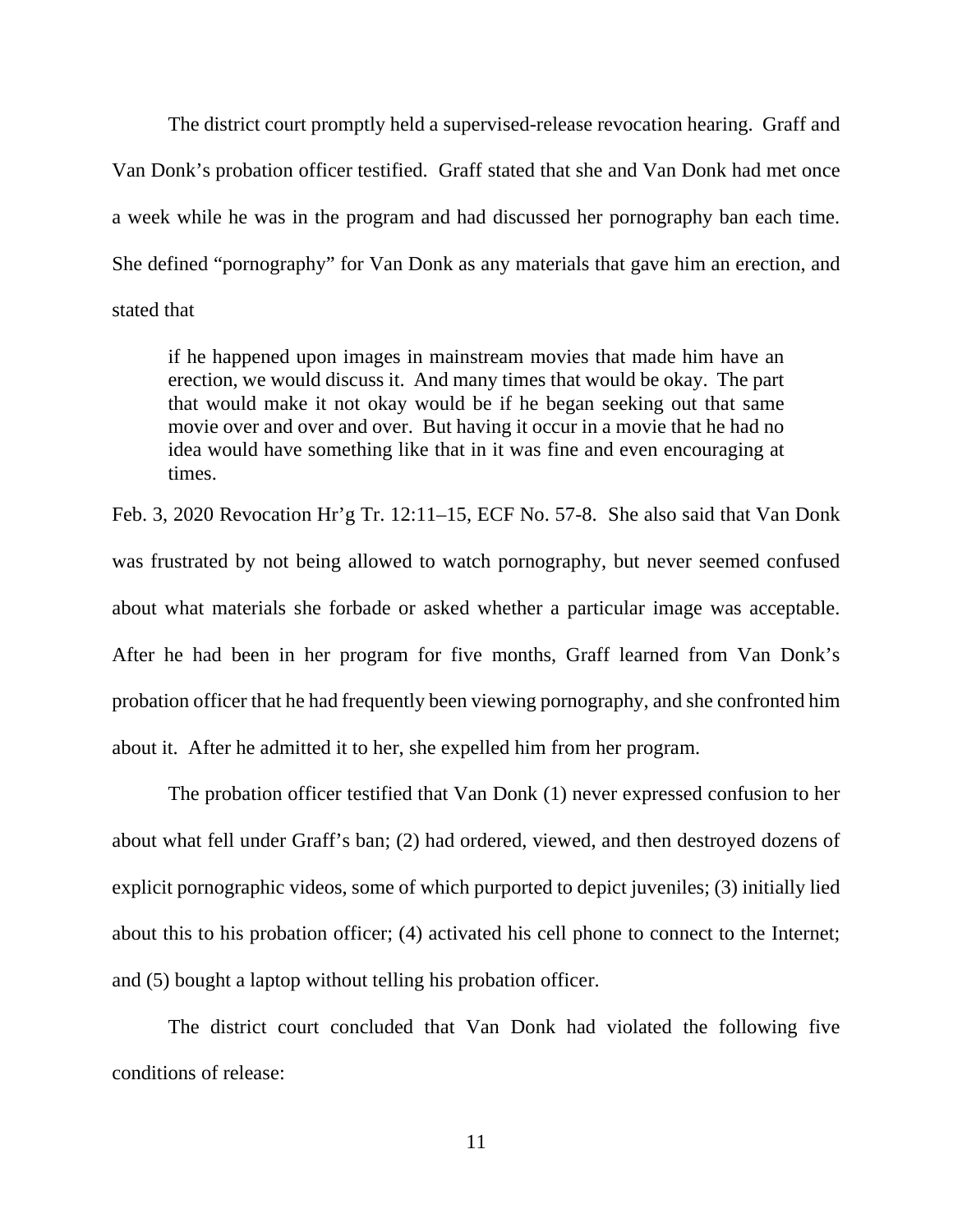Standard Condition 4: "You must answer truthfully the questions asked by your probation officer."

Standard Condition 13: "You must follow the instructions of the probation officer related to the conditions of supervision."

Special Condition 6: "The defendant must abide by all rules, requirements, and conditions imposed by the treatment provider until discharged from treatment by the provider."

Special Condition 7: ". . . The defendant may not purchase, possess, or use any computer . . . cellular telephone, or other Internet-capable device, without the prior approval of the court, upon consultation with the probation officer."

Special Condition 8: "The defendant must immediately disclose to the probation officer all computer devices, cellular telephones, or Internetcapable devices to which the defendant has access."

*See* Gov't Feb. 11, 2020 Resp. Letter 1–2, ECF No. 56.

On that basis, the court revoked Van Donk's supervised release, sentencing him to nine more months in prison and another year of supervised release, with the same conditions in place. The court expressed its frustration with Van Donk's lies and his disregard for its orders. The court also reaffirmed its finding, based on Graff's testimony, that Van Donk should be prohibited from viewing pornography.

Van Donk filed a new appeal, which we consolidated with his previous appeal, challenging Special Condition 6 to the extent it forbids him to view pornography. While Van Donk is currently in prison and not in Graff's program, he contends (and we agree) that his appeal remains ripe because he is serving a sentence based in part on a violation of Graff's rules, and because he may rejoin Graff's program when he is released. Graff is the only sex-offender treatment provider in the Harrisonburg, Virginia area under contract with the United States Probation Office.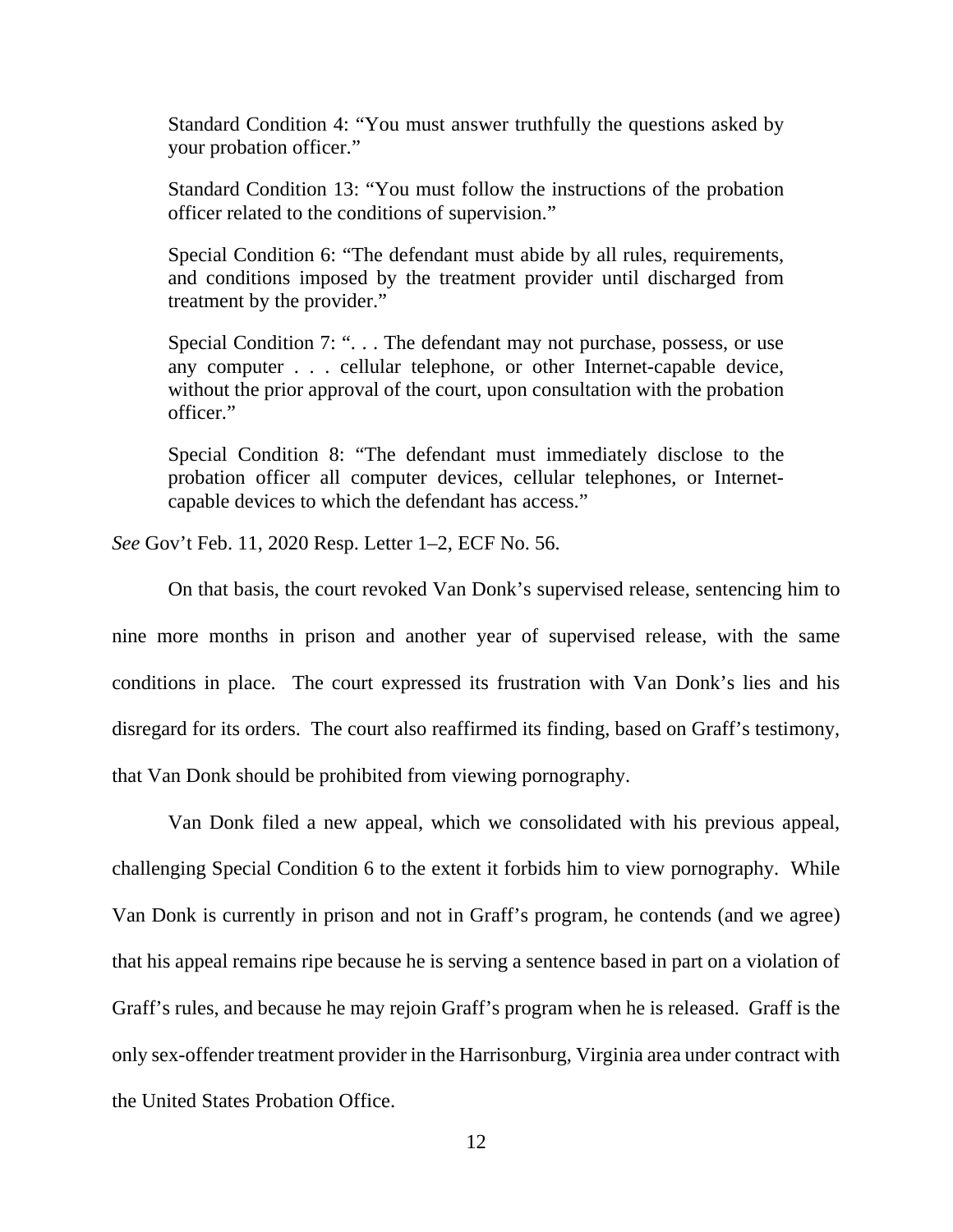We proceed to consider whether Special Condition 6, to the extent it required and may continue to require Van Donk to follow Graff's pornography ban, is proper.

II.

We review special conditions of supervision for abuse of discretion, recognizing that district courts have "broad latitude" in this space. *United States v. Dotson*, 324 F.3d 256, 260 (4th Cir. 2003). "A district court by definition abuses its discretion when it makes an error of law," *In re Grand Jury Subpoena*, 870 F.3d 312, 316 (4th Cir. 2017) (cleaned up), such as by violating a constitutional right.

Van Donk argues that the condition mandating that he abide by his treatment provider's rules—in particular, Graff's pornography ban—was an abuse of discretion, for three reasons. We address each in turn.

#### A.

First, Van Donk contends that because the district court ordered that he follow the treatment provider's rules, those rules are subject to 18 U.S.C. § 3583(d), which

requires that special conditions of supervised release be: (1) "reasonably related" to the statutory goals of deterrence, protection of the public, and rehabilitation; (2) "no greater [a] deprivation of liberty than is reasonably necessary" to achieve those statutory goals; and (3) consistent with any relevant policy statements issued by the Sentencing Commission.

*United States v. McMiller*, 954 F.3d 670, 676 (4th Cir. 2020) (alteration in original) (quoting 18 U.S.C. § 3583(d)). In his view, Graff's pornography ban doesn't comport with § 3583(d) because it's more restrictive than is necessary to serve the purposes of supervised release.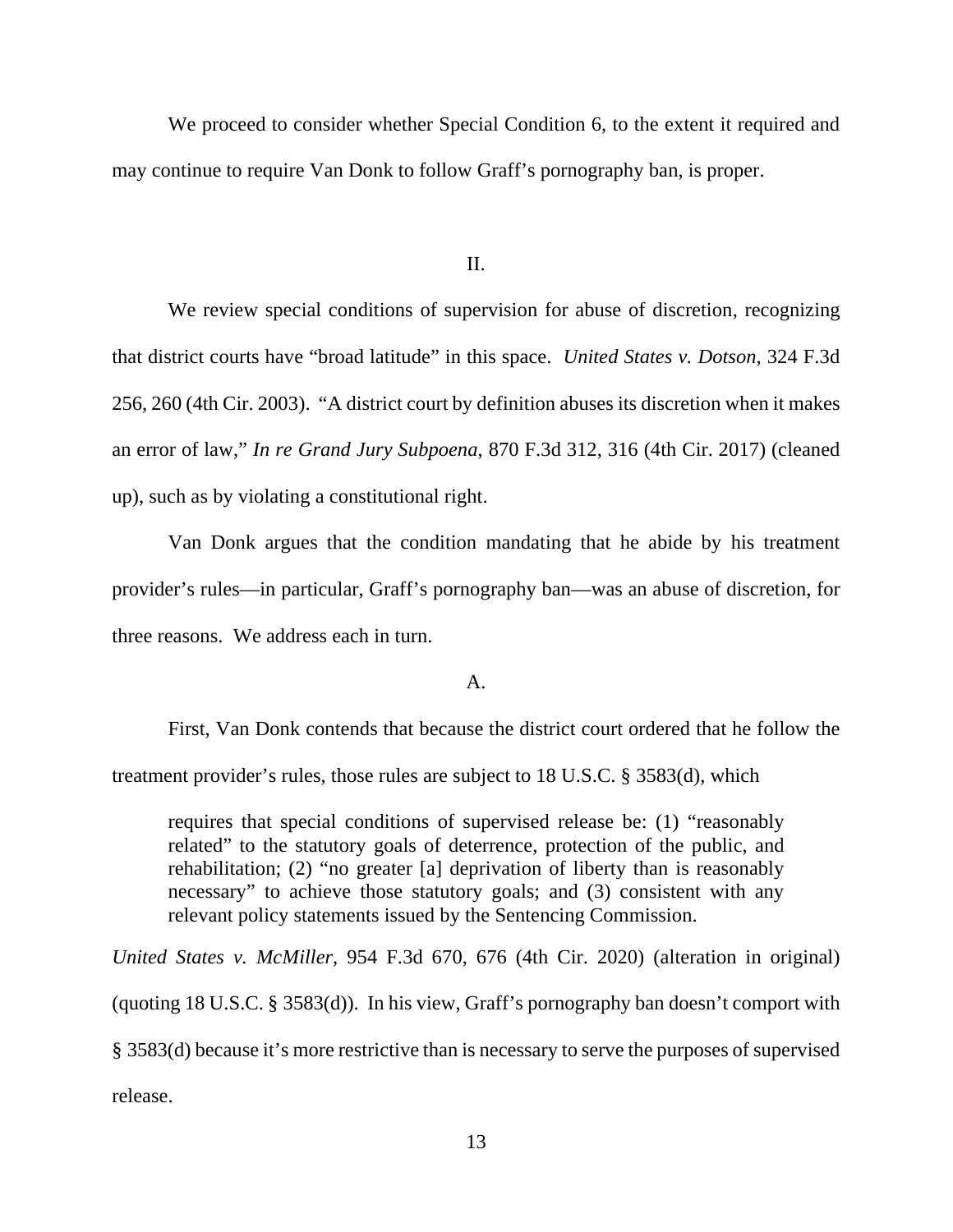We agree with Van Donk that § 3583(d) applies to the pornography ban. We have previously regarded treatment protocols as subject to § 3583(d) where the district court expressly authorized (but didn't order) the defendant's treatment provider to use them. *See Dotson*, 324 F.3d at 260–61 (authorizing a defendant's sex-offender treatment provider to use polygraph and penile plethysmograph testing on the basis that such tests were "reasonably related" to the purposes of supervised release (quoting 18 U.S.C. § 3583(d)(1)); *see also United States v. Behren*, 65 F. Supp. 3d 1140, 1148 (D. Colo. 2014) (viewing "the requirements of the [sex-offender treatment] program as being, in effect, conditions of supervised release").

We take the same tack here, where the district court made findings to support Graff's pornography ban and stated that Van Donk's release could be revoked if he was expelled from Graff's program for violating the ban. The district court's authority to impose special conditions comes from § 3583(d), so it would be wrong for the court to enforce a rule that ventures beyond the statute's requirements. Treatment providers shouldn't be able to compel patients to do things wholly unrelated to the purposes of supervised release—e.g., learn to ride a unicycle—under threat of the court revoking the patient's release.

We don't believe, however, that Graff's pornography ban runs afoul of § 3583(d). A sentencing court must provide an individualized explanation for why any special conditions it imposes are appropriate in light of the § 3583(d) factors. *McMiller*, 954 F.3d at 676–77. The amount of explanation required "will vary with the nature of the condition imposed and the circumstances of each case." *Id.* at 677. An inadequate explanation is cause for remand. *See id.*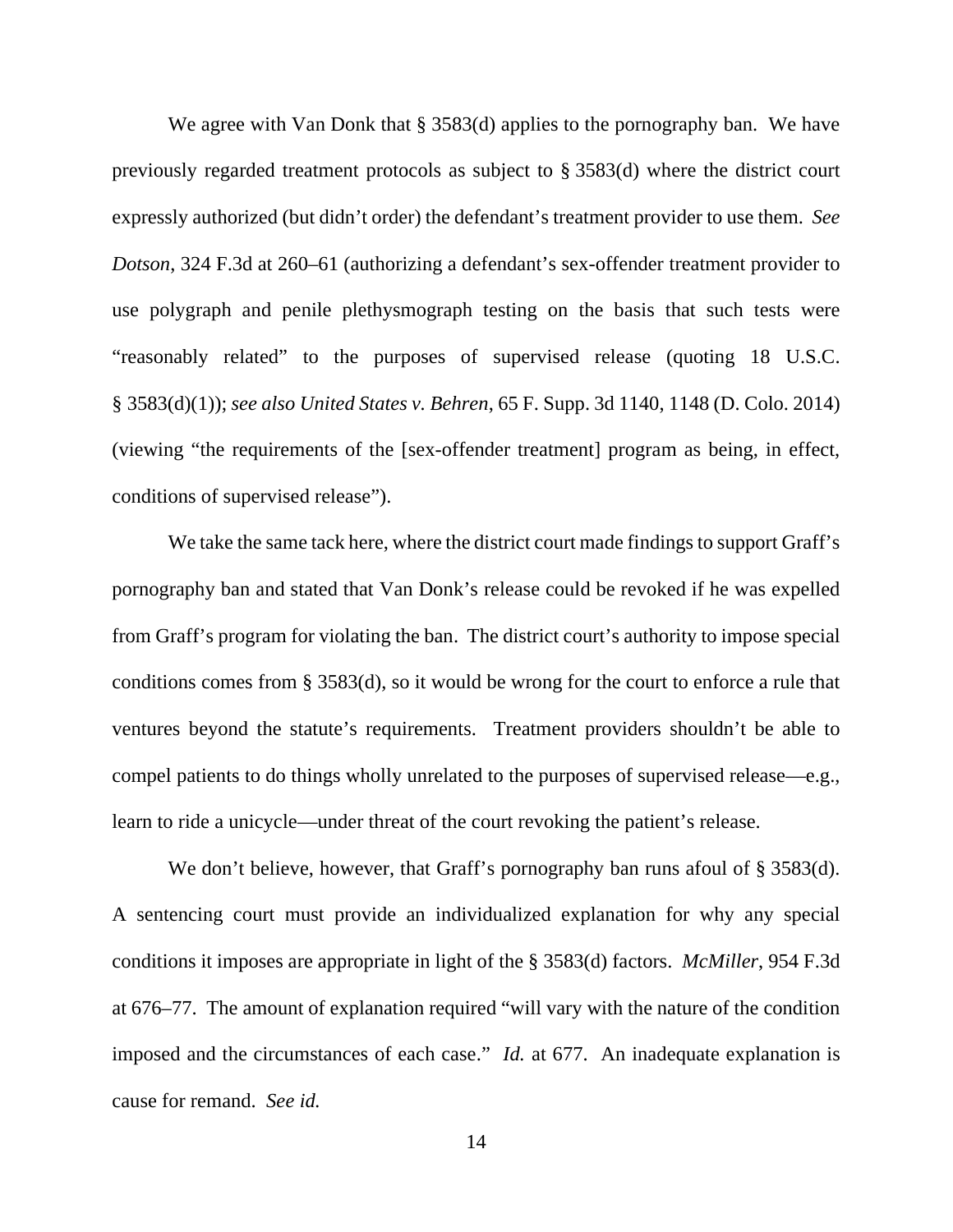Restrictions on otherwise legal pornography are permissible under § 3583(d) where the district court adequately explains why they are appropriate, and the record supports such a finding. *See United States v. Lord*, 393 F. App'x 60, 63 (4th Cir. 2010) (per curiam) (upholding a ban on any "sexually explicit materials" on plain error review); *United States v. Henson*, 22 F. App'x 107, 112 (4th Cir. 2001) (per curiam) (upholding an analogous ban "[i]n light of Henson's conviction for receiving more than 100 images of child pornography and his prior conviction for taking indecent liberties with a minor"). For example, other circuits have upheld bans on adult pornography where a treatment provider testified that sexually stimulating images could cause the defendant to revert to accessing child pornography, *see United States v. Brigham*, 569 F.3d 220, 232–34 (5th Cir. 2009); where the defendant had often videotaped his sexual assaults, leading the district court to find a connection between pornography and his criminal behavior, *see United States v. Simmons,* 343 F.3d 72, 81–83 (2d Cir. 2003); and where a probation officer believed that such a ban was needed to address the defendant's deviant sexual behavior triggered by his alcohol abuse, *see United States v. Bee*, 162 F.3d 1232, 1234–35 (9th Cir. 1998).

In contrast, appellate courts have struck down such conditions when they were unaccompanied by individualized explanations for their broad sweep. Indeed, we recently vacated a ban on sexually explicit materials because the district court's only explanation for it was that it's "a standard condition for sex offenders" and "necessary and appropriate under the circumstances." *See United States v. Wroblewski*, 781 F. App'x 158, 162–63 (4th Cir. 2019) (per curiam); *see also United States v. Armel*, 585 F.3d 182, 186 (4th Cir. 2009); *United States v. Eaglin*, 913 F.3d 88, 99–101 (2d Cir. 2019) (collecting cases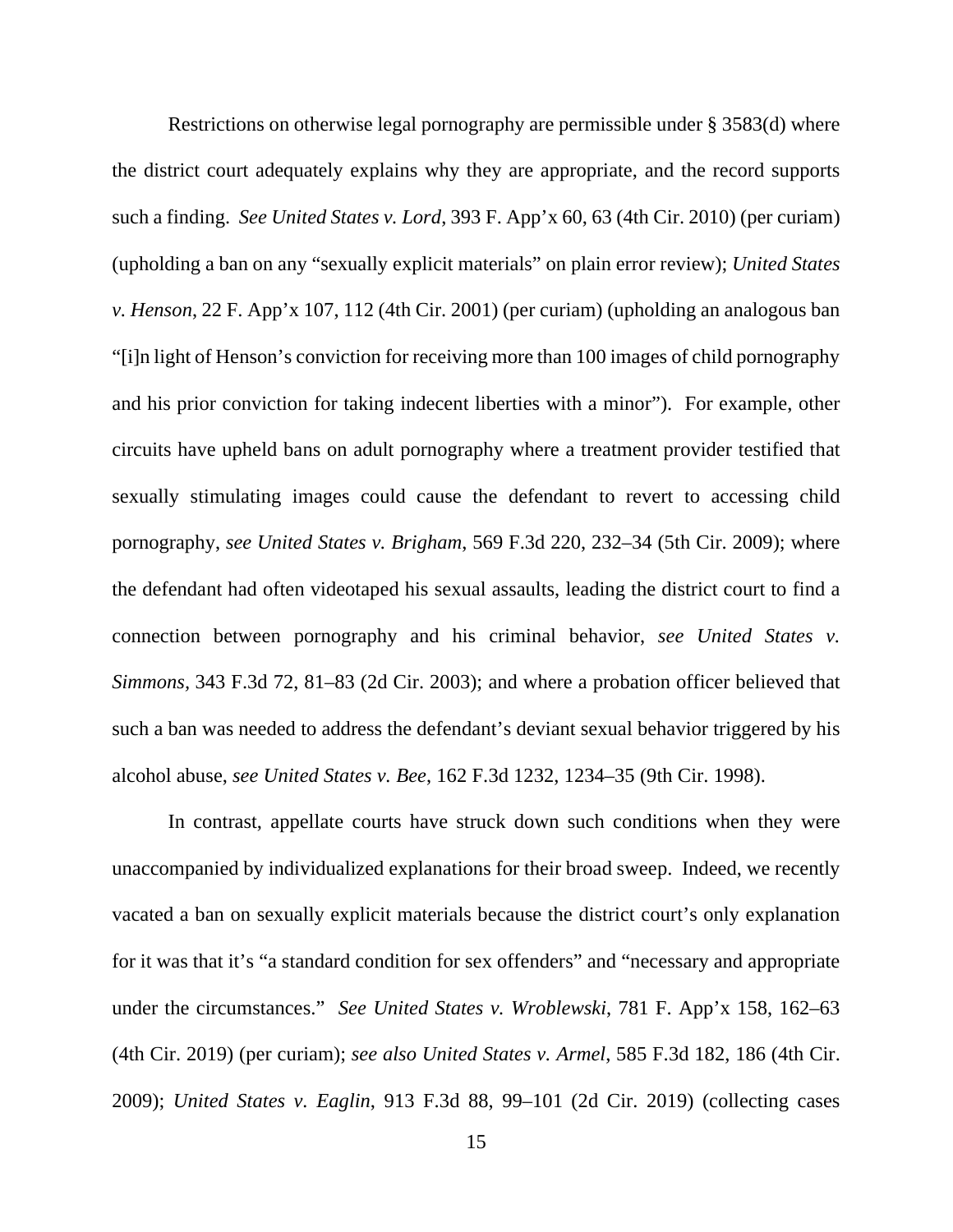"finding an adult pornography ban to be more restrictive than necessary to achieve the goals of sentencing where there is little indication that access to such material will impede a defendant's rehabilitation or put the community at risk").

Here, the district court credited Graff's testimony that her pornography ban is meant to keep Van Donk from recidivating and to treat his pornography addiction. According to Graff, adult pornography and other sexually stimulating images could serve as a gateway to child pornography for Van Donk, and his addiction threatened to hinder his mental health and social relationships in the future. Graff based her opinion on her nearly thirty years of experience as a sex-offender treatment provider and her extensive dealings with Van Donk. And her concern about Van Donk's addiction is corroborated by his previous treatment provider, who stated that it "could be problematic" for Van Donk to use pornography to "cope with his emotions." J.A. 93.

Based on this evidence, the district court found that Graff's restriction on sexually stimulating material was necessary to treat Van Donk's addiction and to deter him from future crimes. The court explained its finding at length in a written order and at multiple hearings. Treatment and deterrence are permissible purposes for conditions of release. *See*  18 U.S.C. § 3583(d)(1) (citing *id.* § 3553(a)(2)(B), (D)). Thus, the district court acted within its discretion by ordering Van Donk to follow Graff's restriction.

Van Donk's counterarguments are unavailing. While he's correct that Graff bans *all* of her new patients from accessing pornography, she testified (and the court found) that the ban was particularly needed in his case, satisfying the requirement that the district court make an individualized assessment as to each special condition. And while not every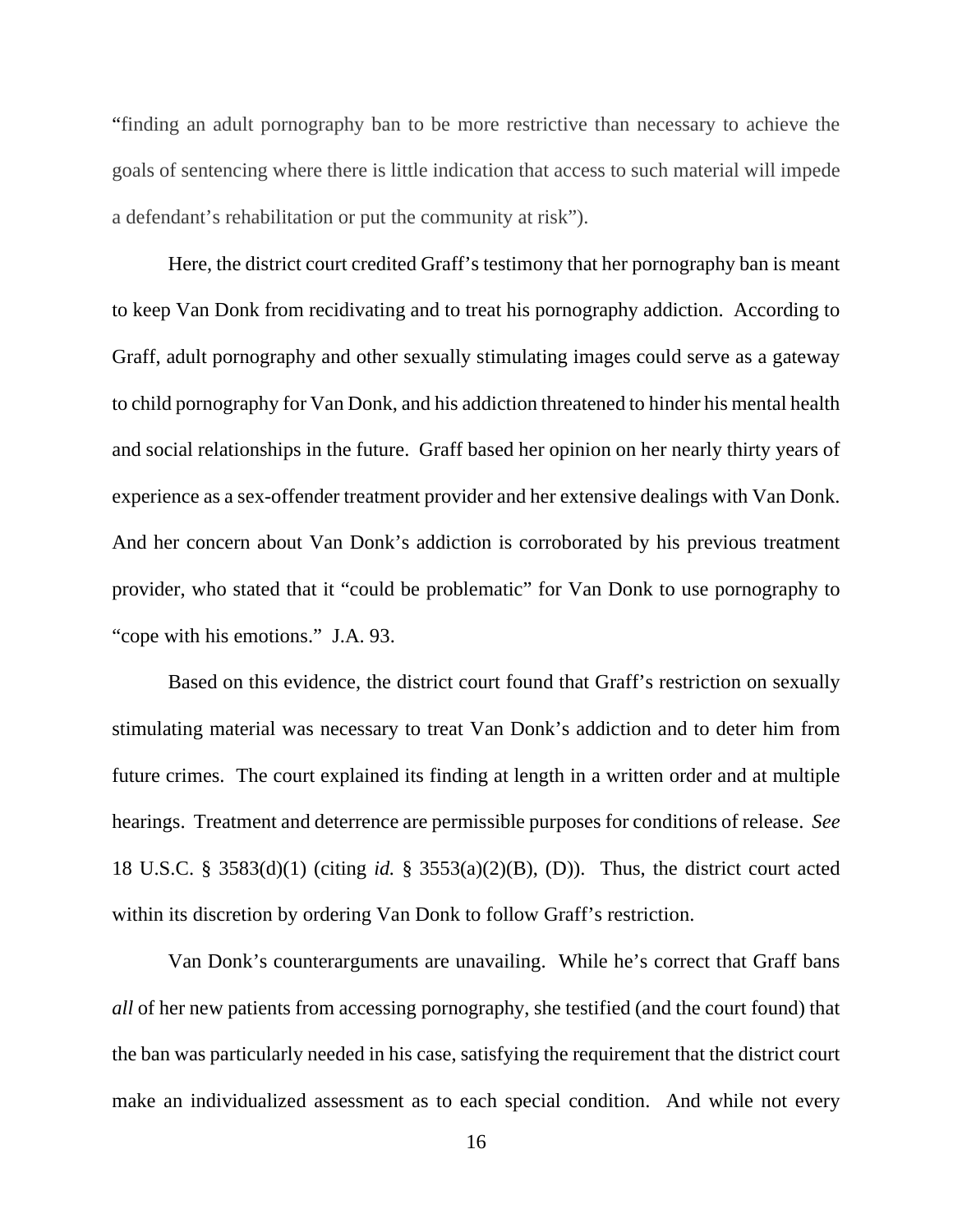treatment provider might share Graff's negative view of pornography—i.e., her belief that it's unhealthy for *anyone*—hers was the only expert testimony in this case, and her concern for Van Donk was corroborated by his prior treatment provider.

#### B.

Van Donk's second argument is that Graff's ban on sexually stimulating material, and thus Special Condition 6, is facially invalid because it is both unduly vague, in violation of the Fifth Amendment's due process clause, and overbroad, in violation of the First Amendment's free speech clause. We address his vagueness challenge first.

1.

A condition of supervised release is unconstitutionally vague if it doesn't give a probationer "fair notice of the conduct that it punishes" or is "so standardless that it invites arbitrary enforcement." *Johnson v. United States*, 135 S. Ct. 2551, 2556 (2015). In the case of a special condition banning "pornography" or "sexually stimulating material," the relevant concerns are that a probationer might not know what items are forbidden and that a judge or probation officer could arbitrarily decide that an item is prohibited and therefore punish the probationer. *See United States v. Guagliardo*, 278 F.3d 868, 872 (9th Cir. 2002). Due to these risks, appellate courts have generally held that conditions banning "pornography" or "sexually stimulating materials," without defining those terms, are unduly vague. *See, e.g.*, *United States v. Adkins*, 743 F.3d 176, 194–95 (7th Cir. 2014) (vacating such a condition for vagueness and collecting other cases); *Simmons*, 343 F.3d at 82 (noting that the term "pornography" is "inherently vague" and tying it to the definition contained in 18 U.S.C. § 2256(8) to cure the issue); *United States v. Phipps*, 319 F.3d 177,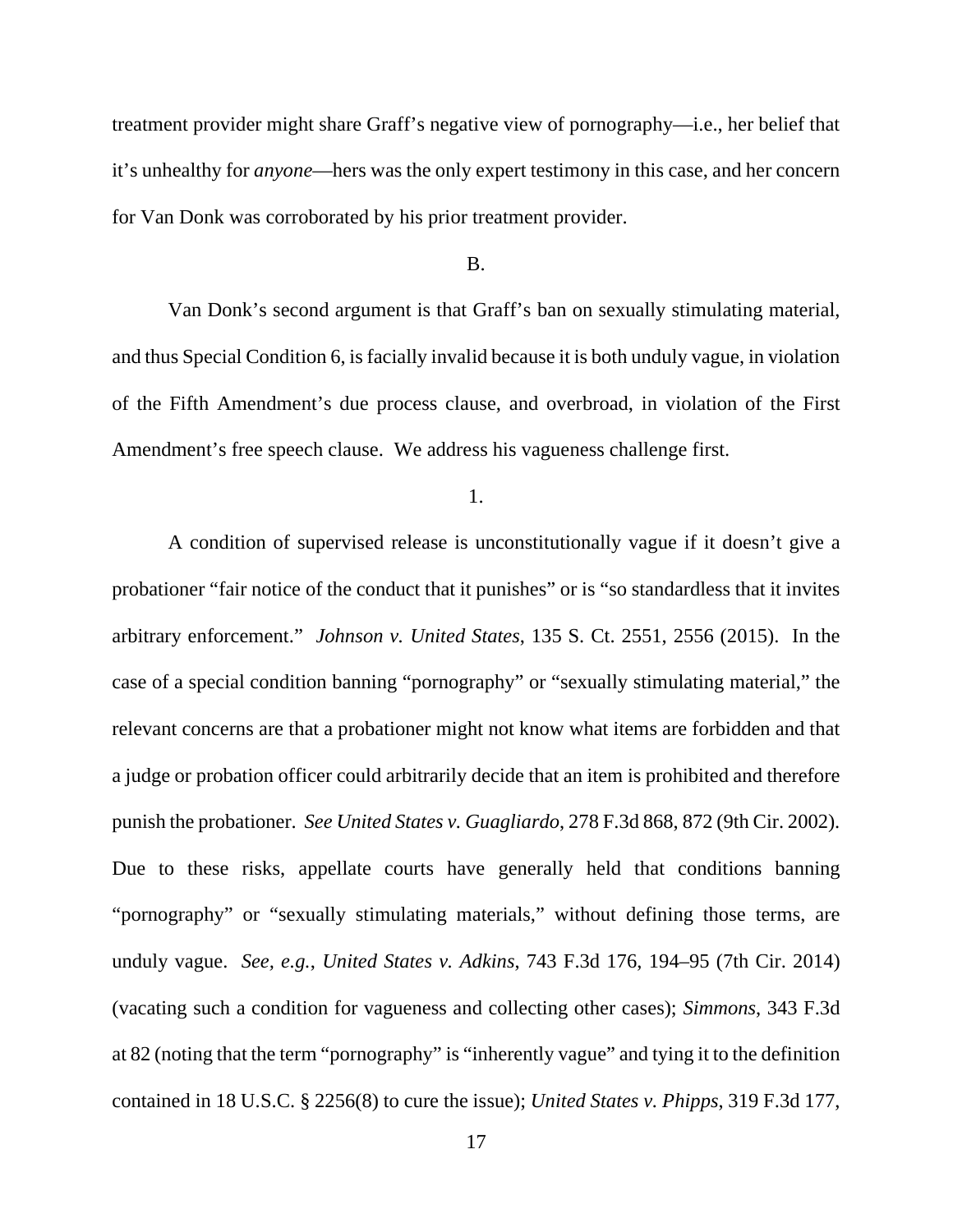192–93 (5th Cir. 2003) (narrowing a ban on "sexually oriented or sexually stimulating materials" to refer only to the kind of materials available at "such places as strip clubs and adult theaters or bookstores").

Here, Graff forbade Van Donk from viewing any materials that gave him an erection. In the abstract, that's a difficult standard to apply and enforce. *Cf. Adkins*, 743 F.3d at 194 ("[H]ow can we tell which images . . . are sexually stimulating for Adkins?"). But Graff's rule is different from the special conditions in the above-cited cases because it wasn't imposed by the district court. Nor is it a static law that applies to a large group of people like a criminal statute, for which precision is especially important. It is instead a treatment protocol, subject to ongoing discussion between Van Donk and Graff and with a de facto scienter requirement.

We think that this distinction is relevant to our analysis of Van Donk's facial challenge. *See Vill. of Hoffman Estates v. Flipside, Hoffman Estates, Inc.*, 455 U.S. 489, 498 (1982) (stating that the standard for vagueness shouldn't be "mechanically applied" because "[t]he degree of vagueness that the Constitution tolerates . . . depends in part on the nature of the enactment"). Evidence describing how Graff's program operates, including that Van Donk wasn't confused about what was prohibited, combined with the general rule that probationers may not be punished for inadvertent violations, satisfy us that there was no due process issue with ordering Van Donk to follow Graff's rules. In short, the two concerns underlying the vagueness doctrine—inadequate notice and arbitrary enforcement—aren't implicated here.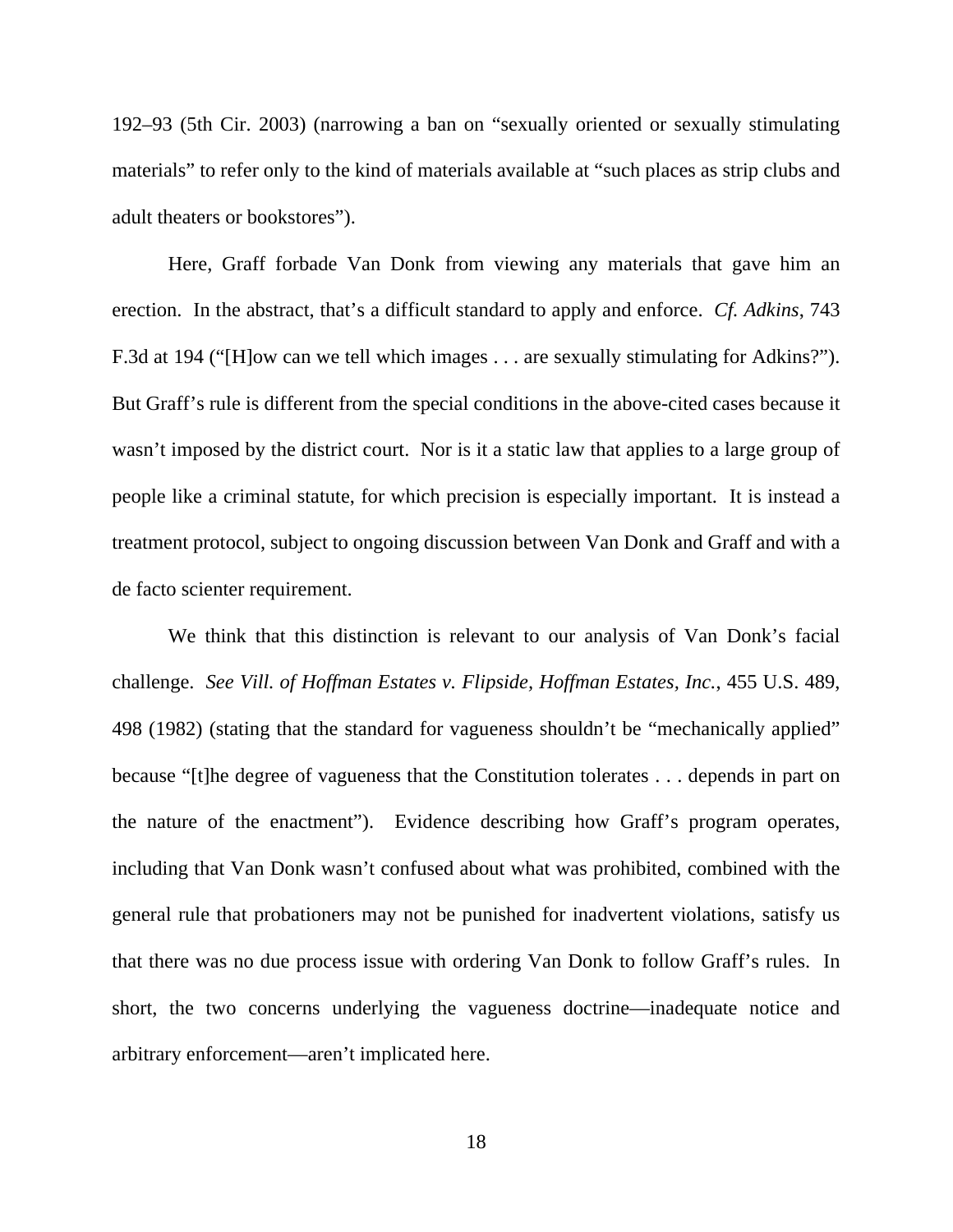As to the first concern, Van Donk has never expressed uncertainty about what he could and couldn't view, and he could have asked Graff for clarity at any time. Indeed, she encouraged him to do so. They had weekly meetings where they discussed the pornography ban. Vagueness issues are mitigated where the regulated party has "the ability to clarify the meaning of the regulation by its own inquiry." *See Vill. of Hoffman Estates*, 455 U.S. at 498. In contrast to Graff's program, persons don't have regular meetings with Congress or their sentencing judge to ask what statutes or release conditions mean.

Graff also applied her rule in a way that protected Van Donk if he didn't *know* that he was breaking it. For example, she asked that Van Donk report any incidents where he had been tempted to repeatedly view and masturbate to any particular video or image. When he did that, she didn't expel him; rather, she told him not to access that video or image again. As Graff testified, her concern wasn't that Van Donk would happen upon a sexually stimulating scene in a mainstream film or television show. It was that he would access visual materials *for the purpose of getting sexually aroused*. In essence, to violate Graff's rule, Van Donk must *specifically intend to do so.* Taking that into account, Graff's rule is clearer than an undefined ban on pornography or sexually stimulating materials. The hypotheticals that courts vacating pornography-ban release conditions have focused on—e.g., that a probationer will be imprisoned for admiring the artistic beauty of a Michelangelo sculpture, *see United States v. Loy*, 237 F.3d 251, 264 (3d Cir. 2001)—are not implicated here.

For the same reasons, in assessing whether Van Donk broke Graff's rule, the district court would not have to make arbitrary decisions about what counts as "sexually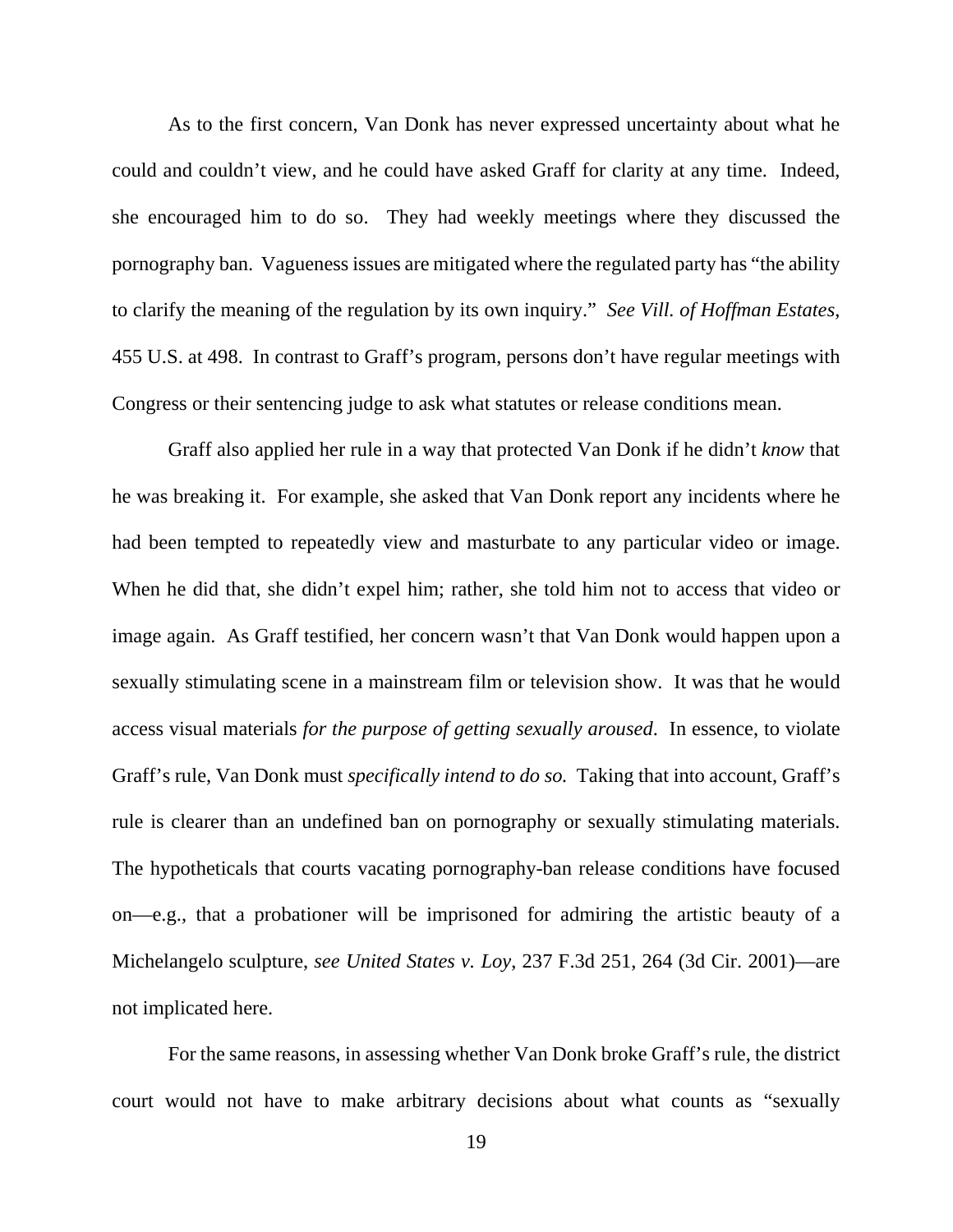stimulating." It would only punish Van Donk if he *purposely* accesses materials for a reason that he *knows* is prohibited. A scienter requirement like this mitigates vagueness concerns. *Vill. of Hoffman Estates*, 455 U.S. at 499. And even if Graff accuses Van Donk of violating her rule, Van Donk would be able to explain to his probation officer—and ultimately to the court at a revocation hearing—that he lacked the requisite scienter to do so.

We note also that Graff's scienter requirement overlaps with the general rule that a district court may not revoke supervised release for "inadvertent violations," *United States v. Johnson*, 446 F.3d 272, 281 (2d Cir. 2006) (citing *Arciniega v. Freeman*, 404 U.S. 4, 4 (1971) (per curiam)); *see also Bearden v. Georgia*, 461 U.S. 660, 672–73 (1983) (holding that it will usually violate "the fundamental fairness required by" due process to imprison a probationer because he lacks the resources to pay a fine). Because of this scienter requirement, there's no danger that Van Donk could commit an inadvertent violation.

Graff's rule admittedly leaves some gray areas. But conditions of release need not "describe every possible permutation, or spell out every last, self-evident detail." *Johnson*, 446 F.3d at 280. Van Donk had fair notice of what was forbidden: accessing materials for the purpose of getting sexually aroused. He could have asked for further clarity at any time. And given how Graff's program functions, her rule's scienter requirement, and the general rule against punishing inadvertent violations, there was little risk that Van Donk's supervised release would be revoked arbitrarily. Relying on remote hypotheticals to vacate Graff's pornography ban would let the tail wag the dog. *Cf. Johnson*, 135 S. Ct. at 2560 (noting that "even clear laws produce close cases").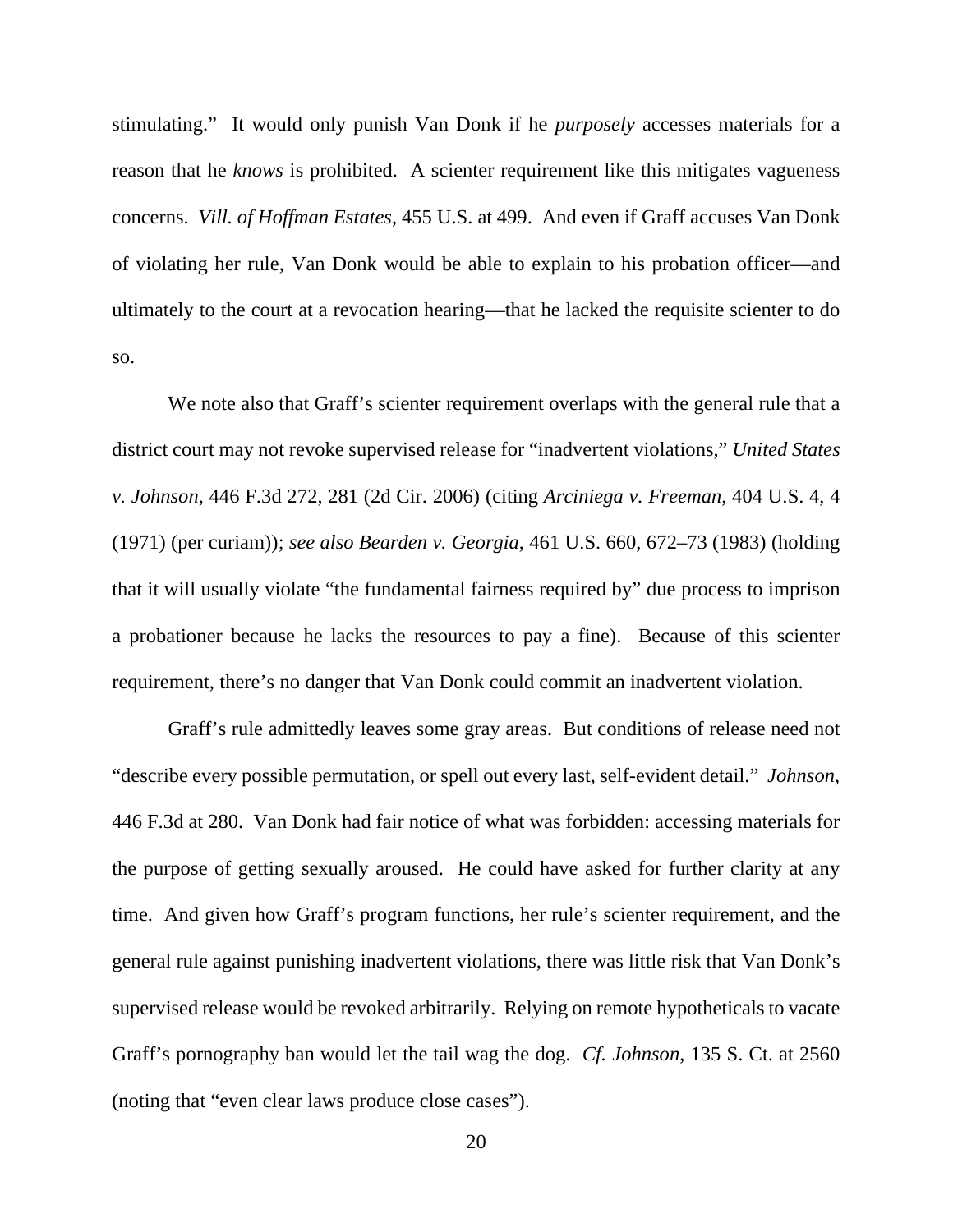The circumstances that led to Van Donk's supervised release being revoked three times are instructive as to the minimal risk of arbitrary enforcement. Each time, Van Donk admitted to viewing dozens of pornographic videos. Two of these times, he initially lied to his probation officer about it. He has never expressed uncertainty about whether these videos were acceptable in Graff's program. He *knew* that he was breaking her rule and kept doing it anyway. Only then was his supervised release revoked, and then only after being heard in the district court. The gray areas of Graff's rule have not played a role in these revocations, and Van Donk has not explained why they are likely to do so in the future if he rejoins her program.

If vagueness issues do arise, Van Donk may bring an as-applied challenge in revocation proceedings. Contrary to what he argues, as-applied challenges are not inconsistent with *United States v. Sanchez*, 891 F.3d 535 (4th Cir. 2018). There, we said that "a defendant may not challenge the special conditions of his original term of supervised release during later revocation proceedings." *Id.* at 539 (citing *United States v. Johnson*, 138 F.3d 115, 117–18 (4th Cir. 1998)). But that statement refers to *facial*  challenges. An as-applied argument in a revocation proceeding doesn't challenge the special condition's facial validity, but rather its application to a particular act by the probationer. *Cf. Farrell v. Burke*, 449 F.3d 470, 486–94 (2d Cir. 2006) (Sotomayor, J.) (analyzing an as-applied vagueness challenge to a special condition banning pornography).

We recognize that the Third and Ninth Circuits have stated that a supervised release condition banning "pornography" isn't redeemed by the probationer's ability to check with his probation officer. *See Guagliardo*, 278 F.3d at 872; *Loy*, 237 F.3d at 266. Those courts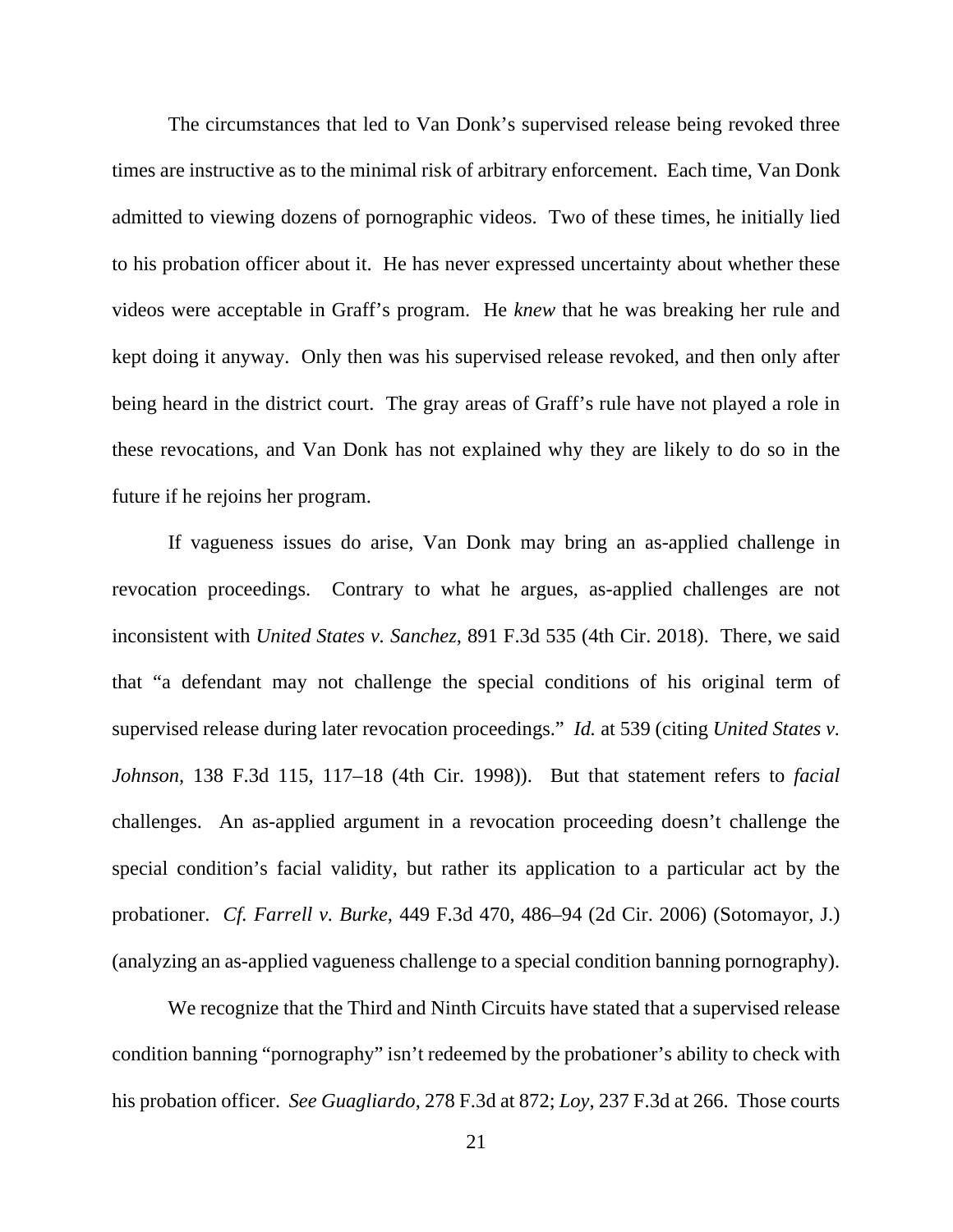reasoned that, "without a more definitive standard to guide the probation officer's discretion, there is a real danger that the prohibition on pornography may ultimately translate to a prohibition on whatever the officer personally finds titillating." *Loy*, 237 F.3d at 266; *accord Guagliardo*, 278 F.3d at 872. The Ninth Circuit was also troubled that "[a] probation officer could well interpret the term more strictly than intended by the court or understood by [the probationer]." *Guagliardo*, 278 F.3d at 872.

This case is different. For starters, Graff isn't barring anything that *she personally* "finds titillating." She's barring Van Donk from intentionally seeking out materials that arouse *him*. That's the "more definitive standard" that was absent in the Third and Ninth Circuit cases. Also, unlike with the probation officers in those cases, the court is not asking Graff to interpret the *court*'s rule. Graff is using her *own* treatment protocol. Thus, there's no risk of a disconnect between the rule's creator and its interpreter—i.e., that Graff might tell Van Donk he can't do something the court meant to allow, or vice versa.

In sum, Graff's ban on materials that arouse Van Donk comports with due process because it's enforced in a way that avoids the issues with which the vagueness doctrine is concerned.

2.

We turn briefly to Van Donk's overbreadth challenge. Graff's pornography ban encompasses various materials that enjoy First Amendment protection. *See United States v. Williams*, 553 U.S. 285, 288 (2008) (indicating that, while obscenity and child pornography aren't protected by the First Amendment, sexually explicit materials that have "social value" are). But that doesn't make her ban unconstitutionally overbroad.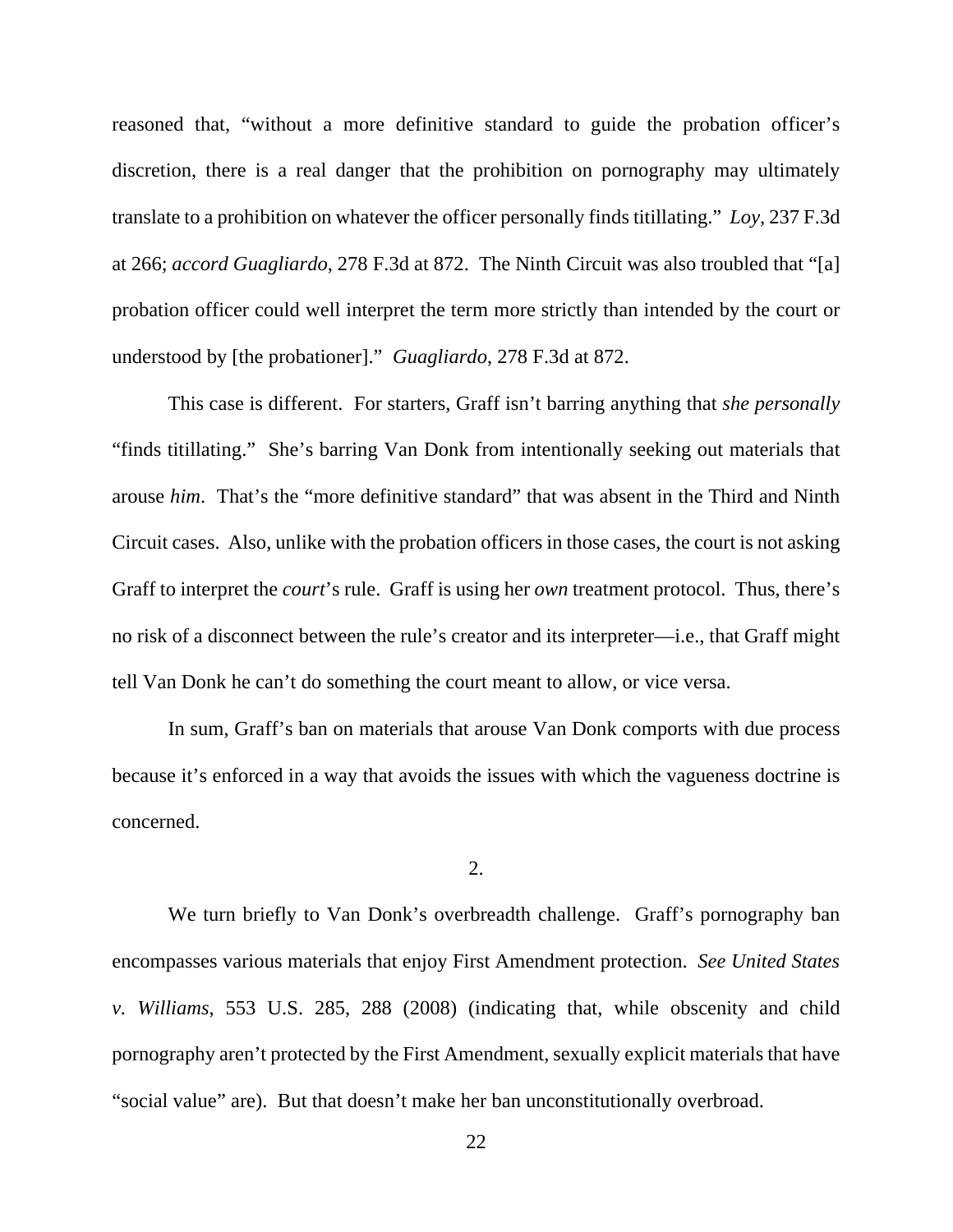A condition of supervised release may restrict a probationer from engaging in what would otherwise be protected conduct, so long as the condition comports with 18 U.S.C. § 3583(d). Indeed, many typical conditions of release do this, like the one that forbids Van Donk from leaving his judicial district without permission. The First Amendment overbreadth doctrine thus isn't relevant in the context of a supervised-release condition that satisfies § 3583(d)'s requirements, like this one. *See United States v. Albanese*, 554 F.2d 543, 547 (2d Cir. 1977) ("Since, unlike a statute, the probation condition at issue here can affect only appellant, and since his conduct could be legitimately proscribed, it would be inappropriate for us to consider whether the condition might be overbroad on its face."); *cf. Adkins*, 743 F.3d at 194–95 (collecting cases addressing vagueness and overbreadth challenges to conditions restricting access to sexually explicit materials, all of which focused on either vagueness or whether the restriction comported with § 3583(d)).

We therefore reject Van Donk's First Amendment overbreadth challenge.

#### C.

Lastly, Van Donk asserts that the district court improperly delegated a core judicial function—setting conditions of release—to Van Donk's treatment provider. He is wrong.

We agree with our sister circuits that it's proper for a court to order a probationer to follow treatment-program rules. *See United States v. Bender*, 566 F.3d 748, 750, 752 (8th Cir. 2009) (affirming a condition requiring that the defendant "follow all other lifestyle restrictions or treatment requirements imposed by the therapist"); *United States v. Fellows*, 157 F.3d 1197, 1204 (9th Cir. 1998) (same). Such a view comports with our recognition "that courts may use nonjudicial officers . . . to support judicial functions, as long as the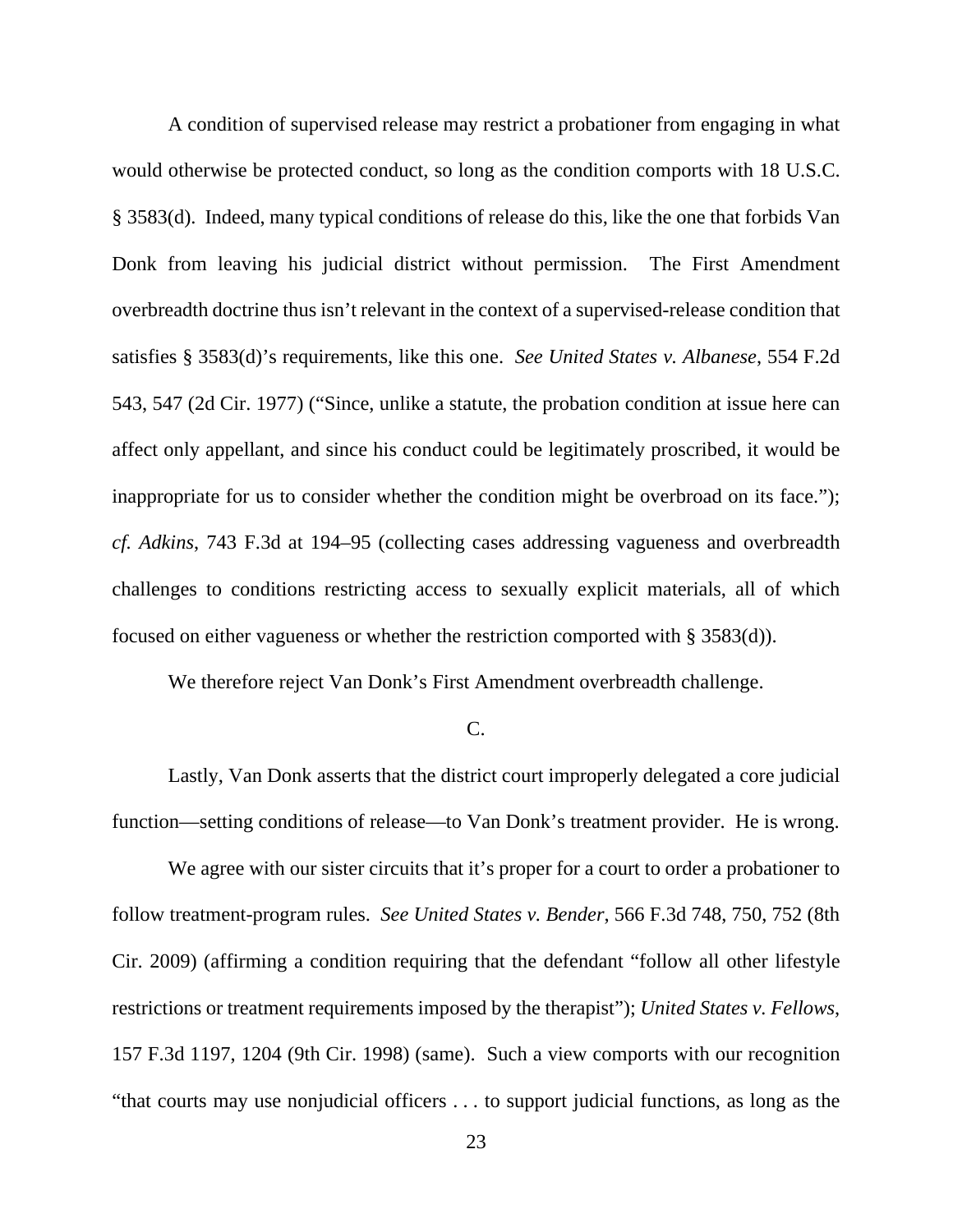judicial officer retains and exercises ultimate responsibility." *United States v. Miller*, 77 F.3d 71, 77 (4th Cir. 1996); *accord United States v. Johnson*, 48 F.3d 806, 808–09 (4th Cir. 1995).

Of course, "the type of duty that the court may delegate is limited" by Article III. *Johnson*, 48 F.3d at 808–09. A court can't delegate "core judicial function[s]" such as the authority to decide the amount of a fine or restitution payment, *Miller*, 77 F.3d at 77, or whether a defendant must attend a treatment program, *United States v. Melendez-Santana*, 353 F.3d 93, 101 (1st Cir. 2003), *overruled on other grounds by United States v. Padilla*, 415 F.3d 211 (1st Cir. 2005)); *United States v. Peterson*, 248 F.3d 79, 85 (2d Cir. 2001). But a court may delegate "details with respect to the selection and schedule of the program." *Peterson*, 248 F.3d at 85.

Similarly, while the court itself must be the one to order treatment, it may require a probationer to comply with the terms set forth by the treatment provider. *See Bender*, 566 F.3d at 752; *Fellows*, 157 F.3d at 1203–04; *see also United States v. York*, 357 F.3d 14, 21–22 (1st Cir. 2004) (affirming a requirement that the defendant submit to periodic polygraph testing "as a means to insure that he is in compliance with the requirements of his therapeutic program"). Indeed, "[t]he court cannot be expected to design and implement the particularities of a treatment program." *Fellows*, 157 F.3d at 1204.

In Van Donk's case, the district court retains ultimate responsibility over the core judicial function of deciding whether Van Donk has violated his conditions of supervised release. This is demonstrated by recent events: When Van Donk was expelled from Graff's program, the court didn't automatically revoke his supervised release, but rather ordered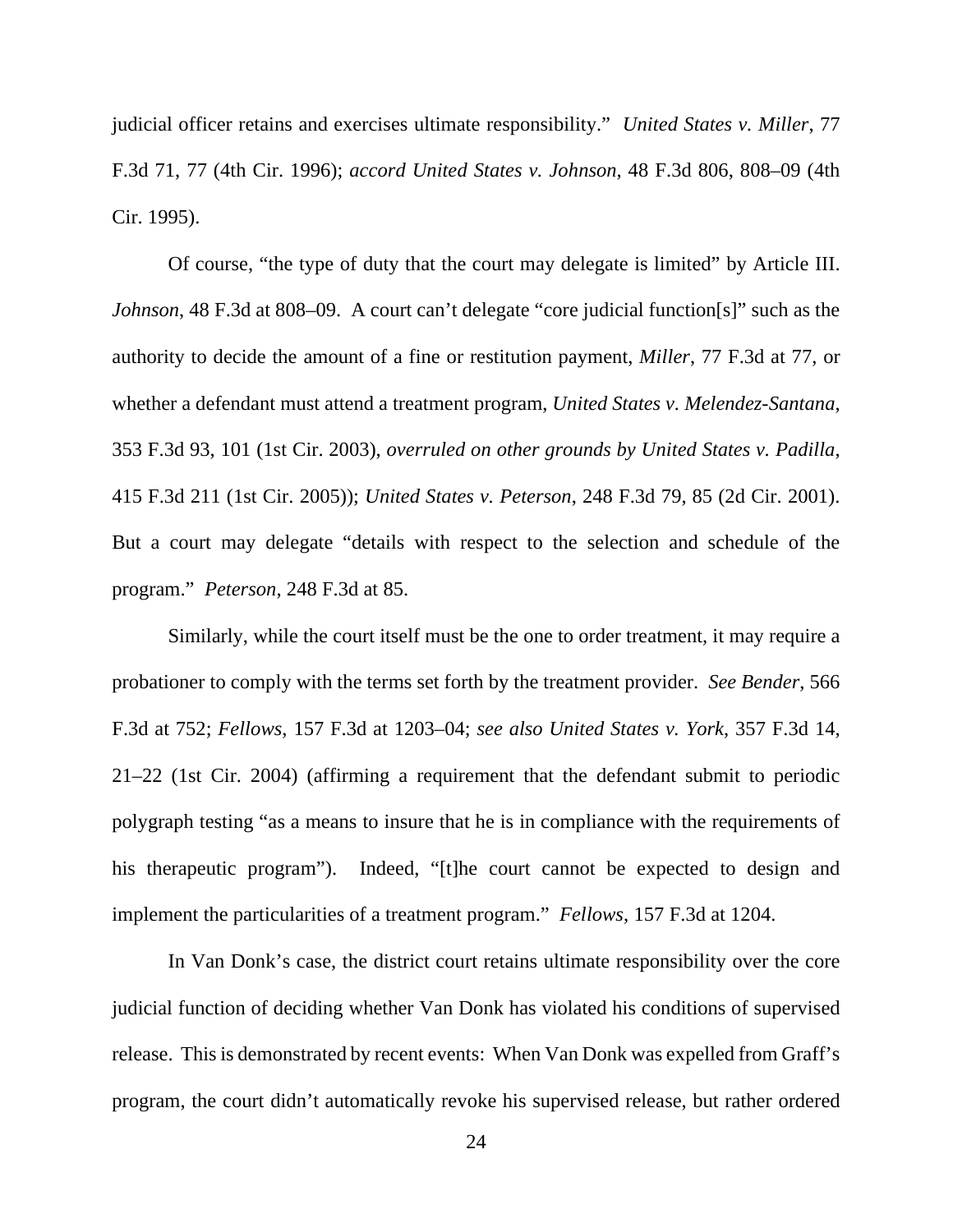hearings on the issue. This regime affords Van Donk due process without micromanaging his treatment.

The cases Van Donk points to are either distinguishable or support our conclusion. In *United States v. Myers*, the Second Circuit recognized that courts don't have to manage the details of a treatment program. *See* 426 F.3d 117, 130 (2d Cir. 2005) (citing *Peterson*, 248 F.3d at 85). As we have explained, *United States v. Loy* is distinguishable because, here, the court isn't directing someone else to decide a difficult legal issue, i.e., to interpret a vague rule imposed by the court. Special Condition 6 authorizes the treatment provider to set and interpret *its own* rules, not to interpret the court's rules. In *United States v. Morin*, the Fifth Circuit vacated a condition authorizing a therapist to impose, "without court review," lifestyle restrictions that were *unrelated* to the defendant's compliance with the treatment program. *See* 832 F.3d 513, 516–18 (5th Cir. 2016). In doing so, the court expressly distinguished conditions like the one we have before us now, stating that therapists may devise "the manner and means of therapy during a treatment program." *Id.*  at 516–17.Finally, in *United States v. Heckman*, the Third Circuit vacated a condition that ordered the defendant to follow the probation office's directions regarding contact with minors without cabining the office's discretion in any way. *See* 592 F.3d 400, 411 (3d Cir. 2010). The court reasoned that "a probation officer may not decide the nature or extent of the punishment imposed upon a probationer." *Id.* (cleaned up). That's not what's happening here, where the treatment provider is deciding only the means of court-ordered therapy.

25